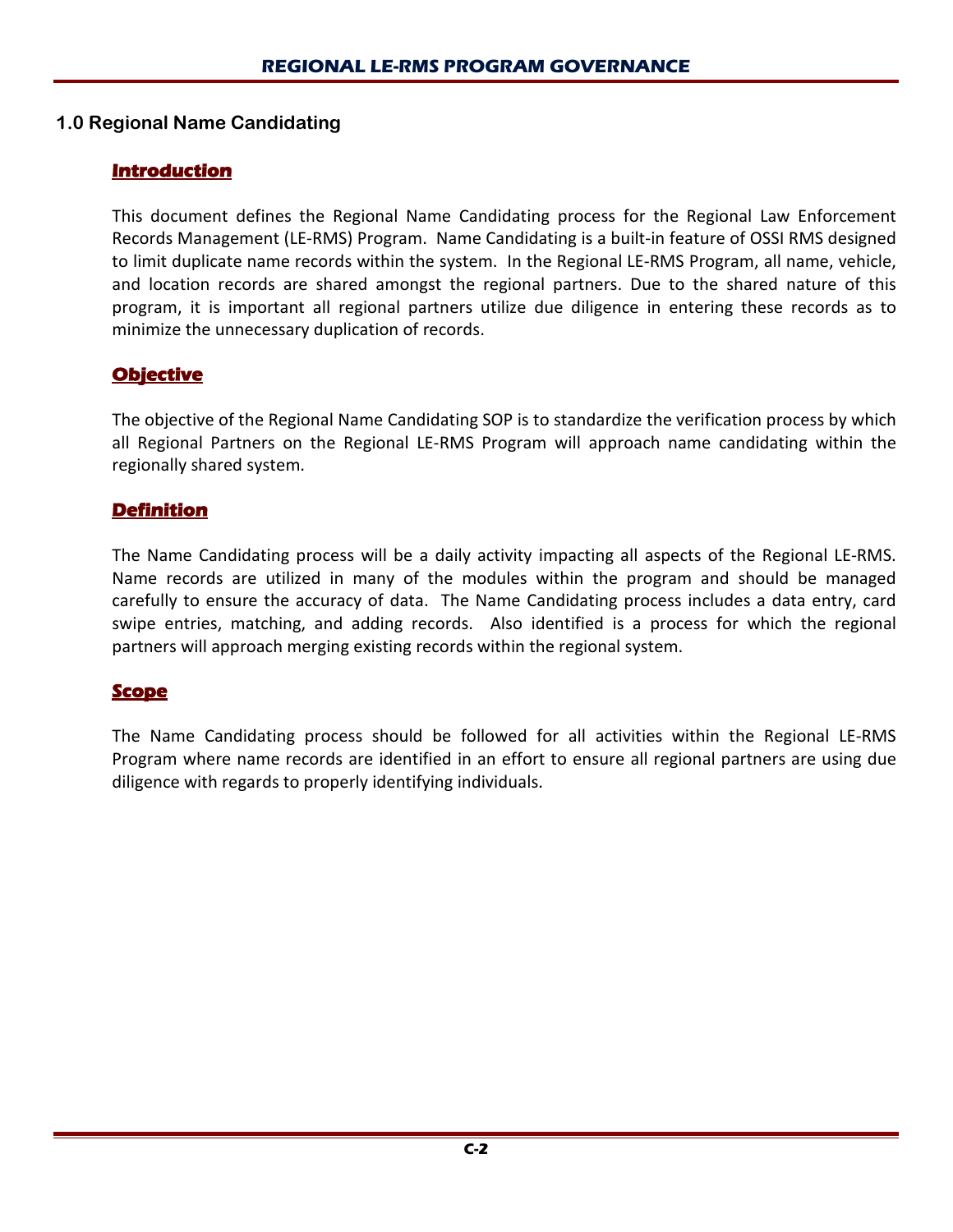## **Name Candidating Process**

Name Candidating activities begin with the Deputy in the field using the MCT/MFR program. All Deputies should make every effort to collect all the pertinent information necessary to make an informed decision regarding the proper identity of an individual (victim, offender, field contact, etc…).

- MCT Name Candidating
	- o When a name is entered into the name field of an incident, field contact, citation, or any other module on the MCT, the officer will see a pop-up window with names matching the sound-ex in RMS.
	- o Each officer should use all the information available to identify whether the individual currently exists within the system.
		- If yes, the officer should use the name record available.
		- If no, the officer should gather all available information and enter into the database.
- RMS Name Candidate
	- o Mobile Name Candidating Tools Menu in RMS
	- o All name records pending candidating will appear in a list. (ALL name records from ALL regional partners on the Regional LE-RMS will be available in this list due to the name records being a global list.)
	- o Select a name by double-clicking the name in the list.
	- o A list of sound-ex names will appear. By selecting a name, the user will be able to validate the information available to match the records.
	- o Users should choose to "ADD" the new name if there is not significant matching data
	- o If enough matching data exists, the user should choose to "USE" the name already available in the system.
	- o Significant Matching Data
		- Exact or near match on First/Last Name
- Ex: Michael, Mike, Mikie, Mic
	- o DOB match
	- o Exact match on sex and race
	- o Exact match on SSN or OLN
- Merging Name Records
	- o Reports exist in the RMS Program to identify Duplicate Name Records
	- o Reports should be produced on a quarterly basis and assigned for reconciliation
	- o In order to reconcile duplicate records, the responsible party will need to validate the name records through DAVID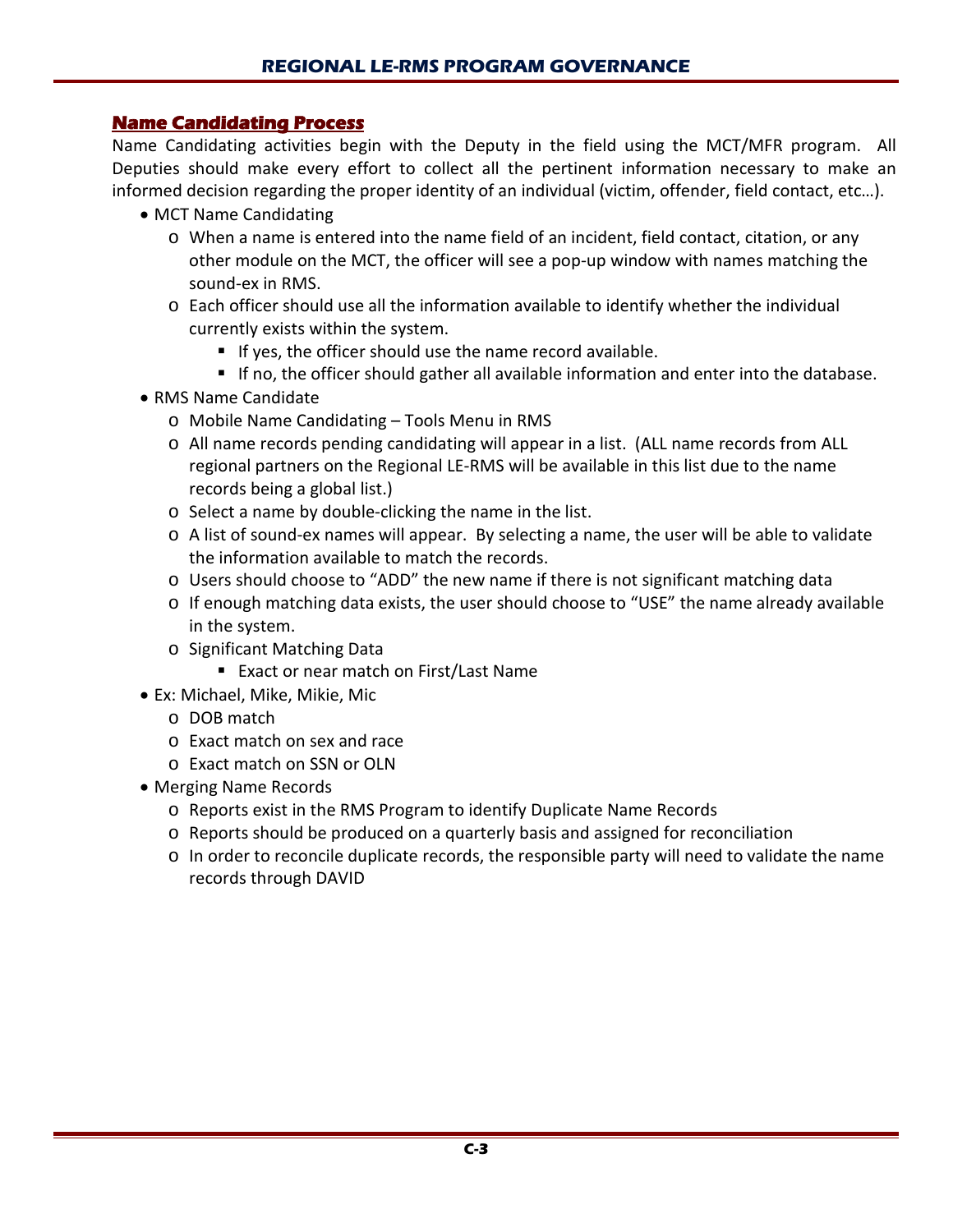## **1.1 Regional Name Merging**

## **Introduction**

This document defines the Regional Name Merging process for the Regional Law Enforcement Records Management (LE-RMS) Program. Name Merging is a built-in feature of OSSI RMS designed to allow the user to combine two existing names records together. In the Regional LE-RMS Program, all name, vehicle, and location records are shared amongst the regional partners. Due to the shared nature of this program, it is important all regional partners monitor name records on a regular basis to identify where records can be merged in an effort to minimize the unnecessary duplicate records.

## **Objective**

The objective of the Regional Name Merging SOP is to establish a Name Merging Task Force and to standardize the verification process by which the Task Force will approach name validation and merging of records within the regionally shared system.

## **Definition**

The Name Merging process will be a regularly scheduled activity impacting the Regional LE-RMS. Name records are utilized in many of the modules within the program and should be managed carefully to ensure the accuracy of data. The Name Merging process includes identifying records that are duplicated in the system, validating the accuracy of the data in the records, identifying where merging would be prudent, and combining records to eliminate the duplicates and preserve the integrity of the Regional LE-RMS Program.

## **Scope**

The Name Merging process will be the responsibility of the Task Force identified herein.

## **Name Merging Task Force**

The Regional Partners involved in the LE-RMS Program will be responsible for identifying at least (1) one primary and (1) one alternate Task Force Member to be responsible for to the Name Merging process describe below.

The Regional Name Merging Task Force will meet at least quarterly to review the duplicate names in the system and complete the Name Merging Process.

# **Name Merging Process**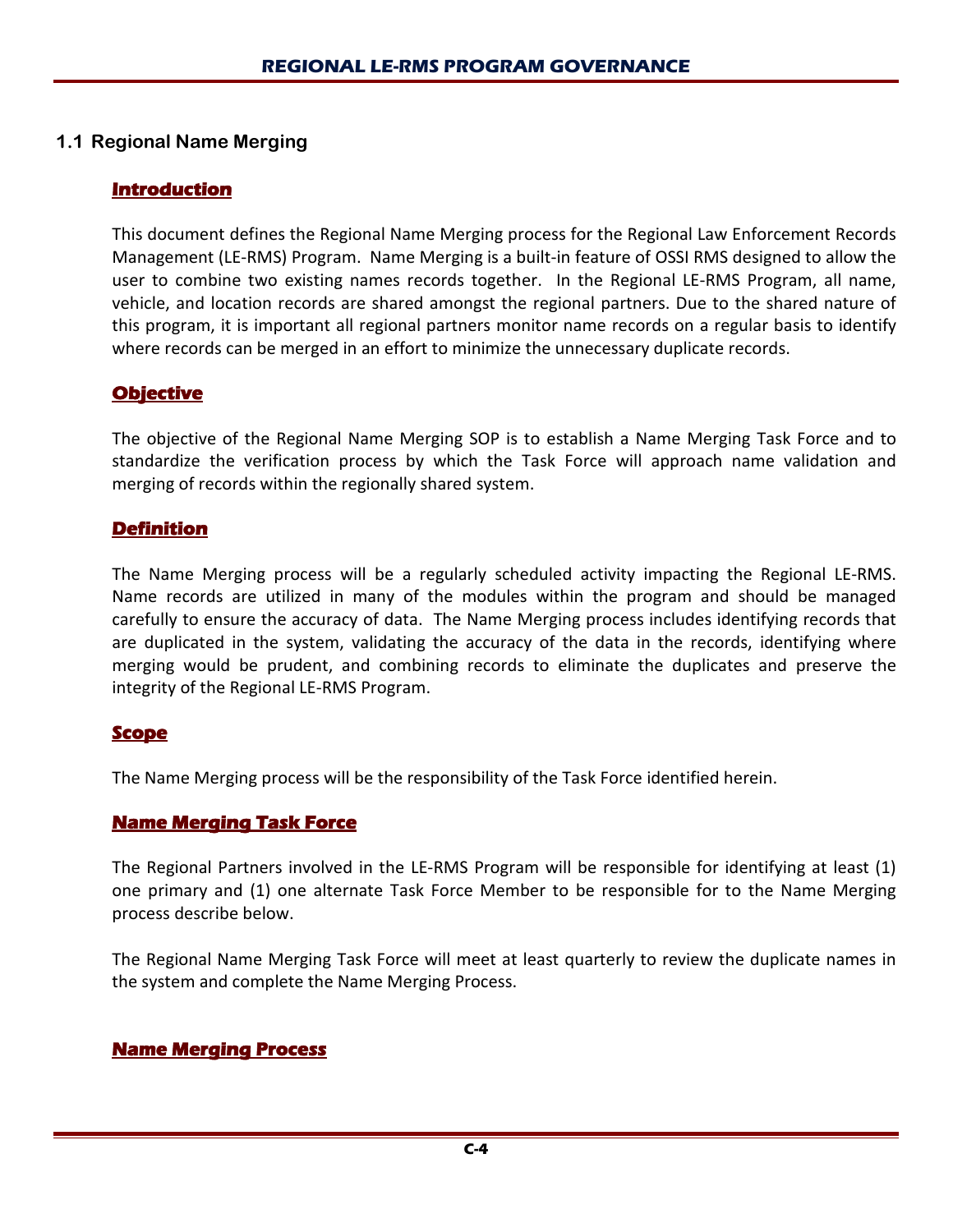The Task Force will follow the OSSI User Guide for Names Module to identify HOW TO MERGE Name Records.

From time to time, Duplicate names will appear in the Regional LE RMS System. It is the responsibility of every Regional Partner to use due diligence to identify where name records have been duplicated by error on the part of the users and correct those issues immediately. Examples of such errors include, but are not limited to:

- Multiple entries for the same individual on incidents rather than utilizing the locally stored data to retrieve the name.
- Names which were duplicated due to pending name candidating
- Instances where an arrest was made by another LEO other than the primary, when the incident report had yet to be completed and submitted to RMS
- Names pending submission to RMS
- •
- On a daily basis, Regional Partners should make every effort to merge duplicate name records when these records are identified and it is obvious the records reflect the same individual. To identify these instances, significant matching data in the name records must be present.
- Significant Matching Data
	- o Exact or near match on First/Last Name
		- Ex: Michael, Mike, Mikie, Mic
	- o DOB match
	- o Exact match on sex and race
	- o Exact match on SSN or OLN

Where questions regarding accurate identification are present, the Regional Task Force will meet (either in person or via conference call) to review the names using the following methods for verification.

- D.A.V.I.D. (Driver And Vehicle Information Database) System
- NCIC/FCIC
- Photos, where applicable
- Court Records

The Task Force will be responsible for resolving all duplicate name records to the best of their ability on the following reports:

- Duplicated Name Report Last and First Names
- Duplicated Name Report Last, First Names and DOB
- Duplicated Name Report SSN

The Task Force will be responsible for ensuring the Names database maintains a threshold of <50 duplicate name records at all times. The Governance Board will review the effectiveness of the Task Force quarterly and will reserve the right to enforce more frequent meetings should the need arise.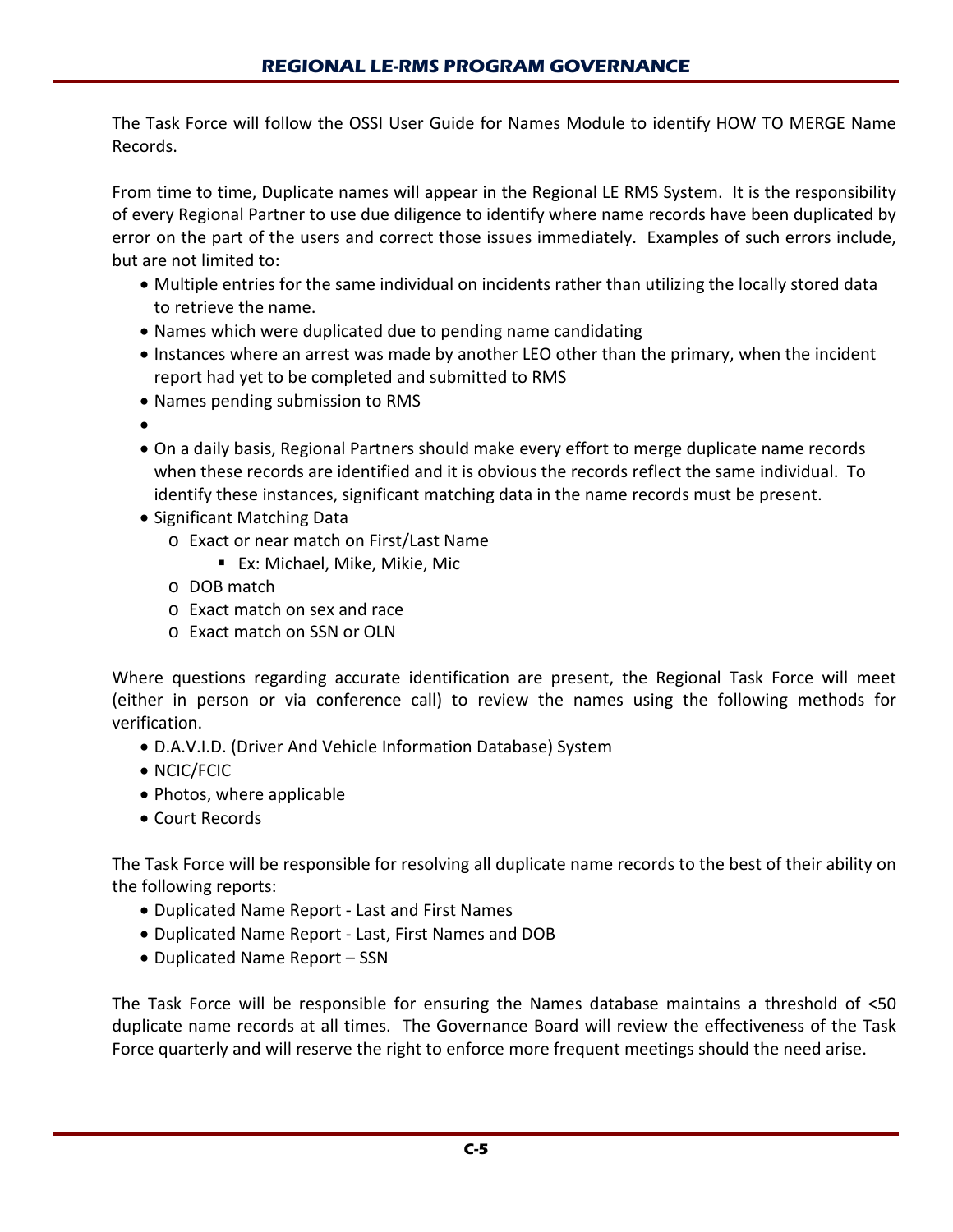## **2.0 Regional System Administrator Review of All Statements of Work**

## **Introduction**

This document provides for the regional review of all statements of work to be performed on the Regional Law Enforcement Records Management System by the vendor.

## **Objective**

The objective of the Regional System Administrator Review of All Statements of Work SOP is to establish a process to ensure regional review of all system enhancements, interfaces, modifications, etc… It is the responsibility of the Regional SA to provide a timely review of the work to be performed and address any concerns as related to the regionally hosted environment. In addition, the Regional SA will act as a signature on all SOWs to validate the regional review and ensure there are not implications on the regional system.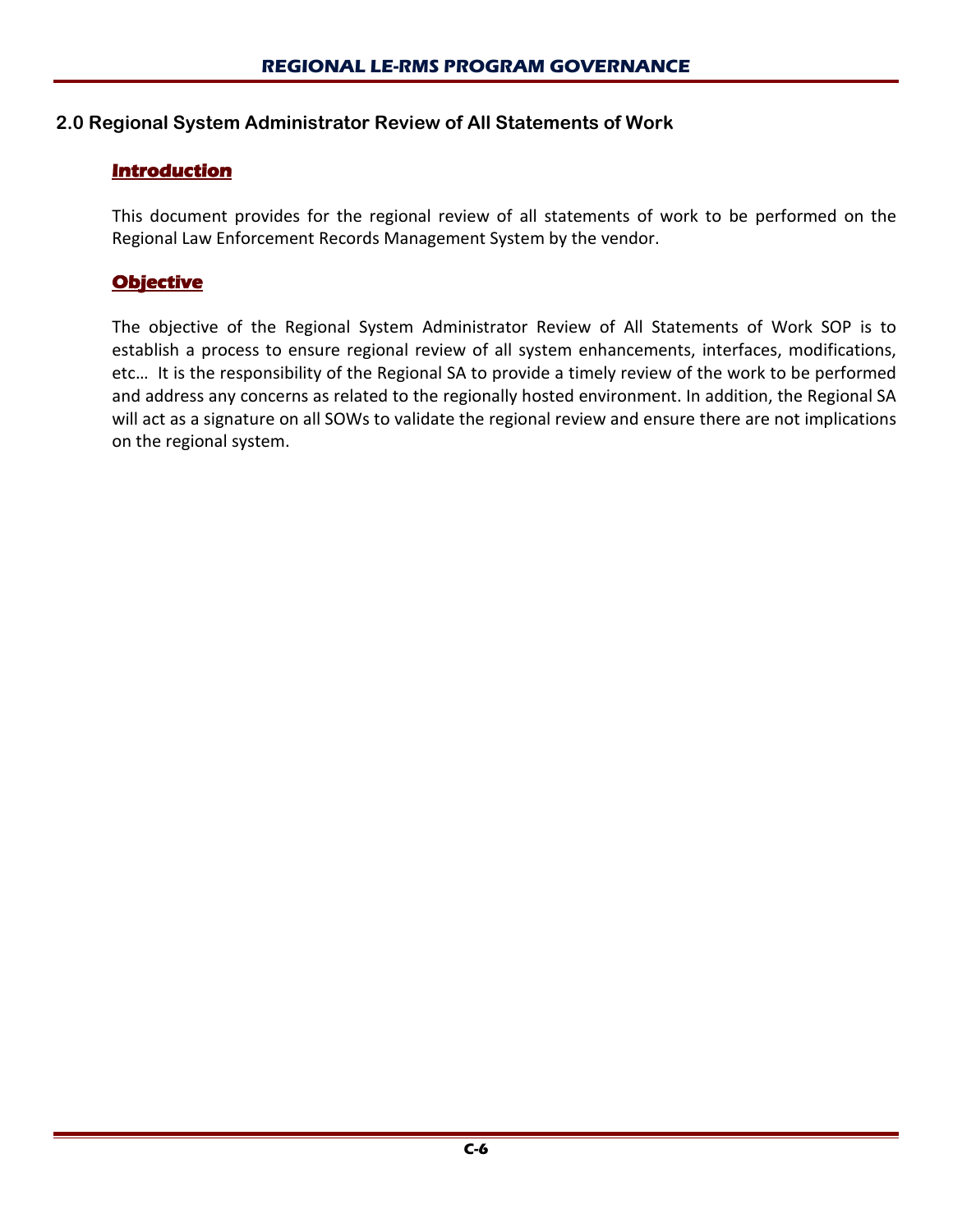## **3.0 Regional MCT Updating Procedures**

## **Introduction**

In order to ensure all mobile units are kept in sync with the changes performed in the Records Management System, a MUPDATE (Mobile Update) must take place. The below procedure will ensure the integrity of the Regional LE RMS by providing a standard for updating computers in the field in a timely manner as updates relate to either the employee tables for agencies, updates to code tables or picklists, and version upgrades to the application.

## **Objective**

- Provide a procedure for updating mobile computers when updates to the agency's employee table are made from within RMS.
- Provide a procedure for updating mobile computers when updates to code tables will affect the integrity of the data transferred to RMS.
- Provide a procedure for updating mobile computers when version changes mandate a update in the field to accept changes to the application or fixes to previously identified errors in the application.

## **Procedures**

## **Employee Module Data Updates or Changes – Agency Specific**

All agencies on the Regional LE RMS Program are required to maintain their employee tables within the applications to ensure their users have appropriate access to the applications; names, rank, locations, shifts, supervisors, supervisor review groups, or other employee specific data are kept accurate; employees separate from the agency; or, additional employees are hired. As changes are made to this file, it is the responsibility of the Agency Administrator to update the Master Code Table (MOBMAST file) related to the Employee Table ONLY. The below procedure should be adhered to by all agencies to ensure the integrity of the data within the Regional LE RMS Database.

- Employee Module changes are made as necessary by the agency.
- The Agency Admin will update the Master Code Tables (MOBMAST file) from the RMS Mobile Tab on the Agency Configurations.
	- o Agency Admin will make sure to unselect all boxes not related to the EMPLOYEE TABLE
- The next MOBMAST FILE transferred to the agencies after the Agency Admin has updated the Master Code Tables will contain all changes.
- Users in the field will need to update the mobile computers appropriately.

## **Code Table Changes – Global**

From time to time, changes are made to code tables with in the RMS application in order to meet new mandated requirements, update statute information, change picklist options, update map code tables,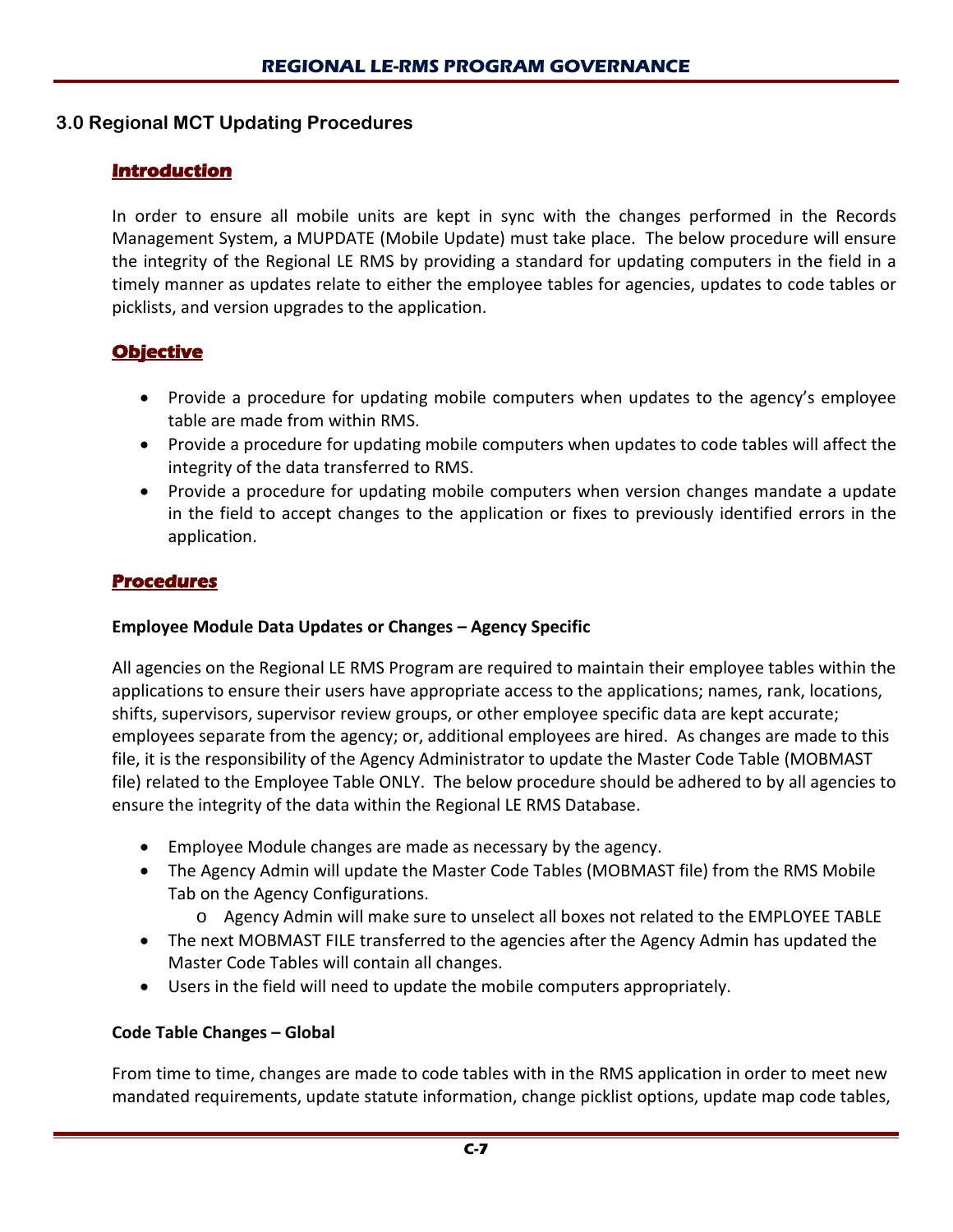add new map layers, add new crash templates, etc… The below procedure and time frame will be enforced to ensure the integrity of the data within the Regional LE RMS Database.

- Code table changes are requested and approved by the Regional Governance Board
- The Regional SA will implement changes within the time frame requested by the agencies
- The Regional SA will update the Master Code Tables (MOBMAST file) from the RMS System Configurations and notify all agencies of the update to the Master File.
- The next MOBMAST file transferred to the agencies will include these changes.
- MUPDATES related to changes in maps, picklists, statutes, etc… are mandatory updates in the field. Any failure to update mobiles can cause data integrity issues in the field.

## **Application Version Updates**

The process of updating users with new versions of the application can limit the issues associated with version differences on the RMS Application and the Query Servers. In order to ensure all users are updating the mobile computers with in a timely manner, a mandatory update process will be strictly enforced. The following procedure needs to be strictly adhered to by all agencies on the Regional LE RMS.

- All Application Version Upgrades are approved via the Regional Governance Board.
- All Application Version Upgrades are first tested in the Training Environment prior to approval by the Regional Governance Board
- Once the version is approved for installation on PRODUCTION, Agencies will receive a grace period of four (4) weeks to update all computers in the field.
	- o The 4-week time frame should allow agencies to roll out the changes systematically in order to allow for LIVE users to identify any issues not detected during User Acceptance Testing in the Training Environment
- At the end of the 4-week time frame, if there are no outstanding SEV-1 issues (critical issues to the operations of an agency without a valid workaround), the Regional SA will amend the query servers to force an update the next time the users attempt to sign on to the mobile applications
	- o The Regional SA will advise all Regional Partners of the impending changes to the query servers in writing within one week of the deadline for identifying issues.
- The Version Required changes will be made to the query server applications enforcing the updates:
	- o Users will receive the following message if the version on their laptop does not match that of the required version listed in the query server configurations:

*NOTIFICATION: There is a new version of this software that is required to login. Please update from the main network before proceeding.*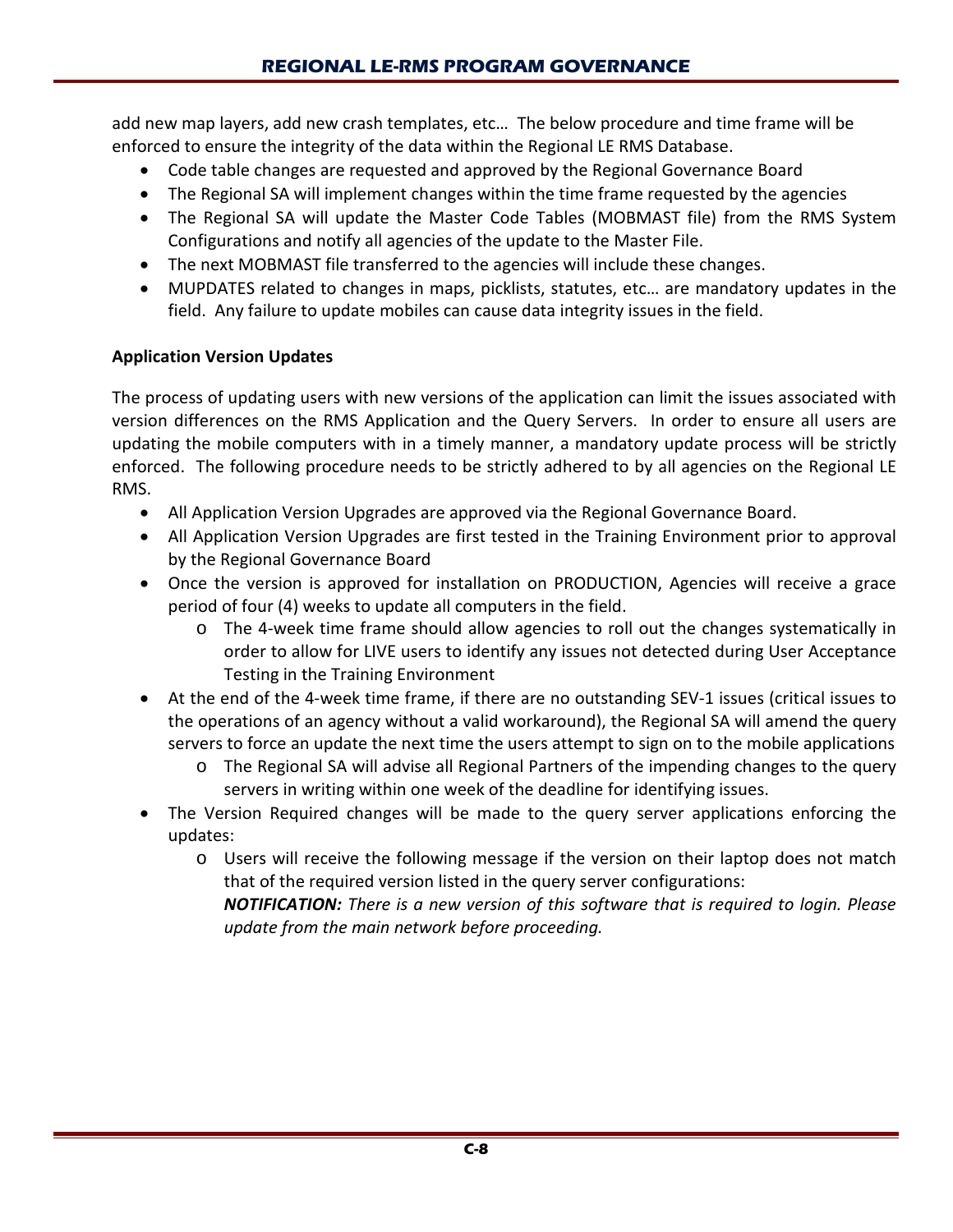## **4.0 Regional Address Data Entry for GEO Verification**

## **Introduction**

The development and maintenance of an understandable and consistent addressing system is a complex process. Disparate addressing practices, poor address quality, and lack of understanding all lead to poor addressing. Accurate locations are paramount to the maintenance of an accurate records management system, as well as to ensuring the integrity of the data analysis from said system. The same data used by 9-1-1 and emergency response can be used to ensure integrity and consistency throughout the law enforcement enterprise.

## **Objective**

The intent of this standardization requirement is to establish consistent methodologies to support the system-wide Geographic Information provided through accurate addressing and coordinate assignment. The precise GEO Verification of addresses within the Regional LE RMS is crucial to the accuracy of the data retrieved and utilized for analysis.

#### **Procedures**

Correct abbreviation of addresses within the Regional LE RMS will allow for accurate GEO Verification automated by the OSSI Software. Addresses entered in to the system, whether through MCT, Moblan, or directly into RMS, will be verified against the addresses provided by CAD. As such, all addresses entered must utilize the CAD-formatting and abbreviations provided below:

#### **Streets**

| <b>NAME</b>     | <b>SUFFIX</b> |
|-----------------|---------------|
| AVENUE          | AV            |
| ALLEY           | ALY           |
| BOULEVARD       | BLVD          |
| <b>BEACH</b>    | BCH           |
| BOUND           | BND           |
| <b>CIRCLE</b>   | <b>CIR</b>    |
| CLUB            | <b>CLB</b>    |
| <b>CLOSE</b>    | CLOS          |
| COVE            | <b>COVE</b>   |
| <b>CRESCENT</b> | <b>CRES</b>   |
| <b>CAUSEWAY</b> | <b>CSWY</b>   |
| COURT           | <b>CT</b>     |
| DRIVE           | DR            |
| <b>DRIVEWAY</b> | DRWY          |
| END             | END           |
| EXPRESSWAY      | EXPY          |
| EXTENSION       | FXT           |
| <b>HIGHWAY</b>  | HWY           |

| <b>NAME</b>   | <b>SUFFIX</b> |
|---------------|---------------|
| HOLLOW        | HOLW          |
| <b>ISLAND</b> | IS            |
| <b>ISLE</b>   | ISLE          |
| LAKE          | LK            |
| LAKES         | LKS           |
| LANDING       | LNDG          |
| LANE          | LN            |
| LOOP          | LOOP          |
| MILE          | MILE          |
| MANOR         | MNR           |
| PARK          | PК            |
| PASS          | PASS          |
| PATH          | PATH          |
| PARKWAY       | <b>PKWY</b>   |
| <b>PLACE</b>  | PL            |
| PI A7A        | PLZ           |
| POINT         | PT            |
| PROMENADE     | PROM          |

| <b>NAME</b>    | <b>SUFFIX</b> |
|----------------|---------------|
| RAMP           | RAMP          |
| ROAD           | RD            |
| row            | row           |
| RUN            | RUN           |
| <b>SPRINGS</b> | SPGS          |
| SPUR           | SPUR          |
| <b>SQUARE</b>  | SQ            |
| STREET         | ST            |
| <b>TERRACE</b> | <b>TER</b>    |
| TURNPIKE       | <b>TPKE</b>   |
| TRACE          | TRC           |
| TRAIL          | TRL           |
| VISTA          | VIS           |
| <b>VILLAGE</b> | VLG           |
| WALK           | wк            |
| WAY            | WAY           |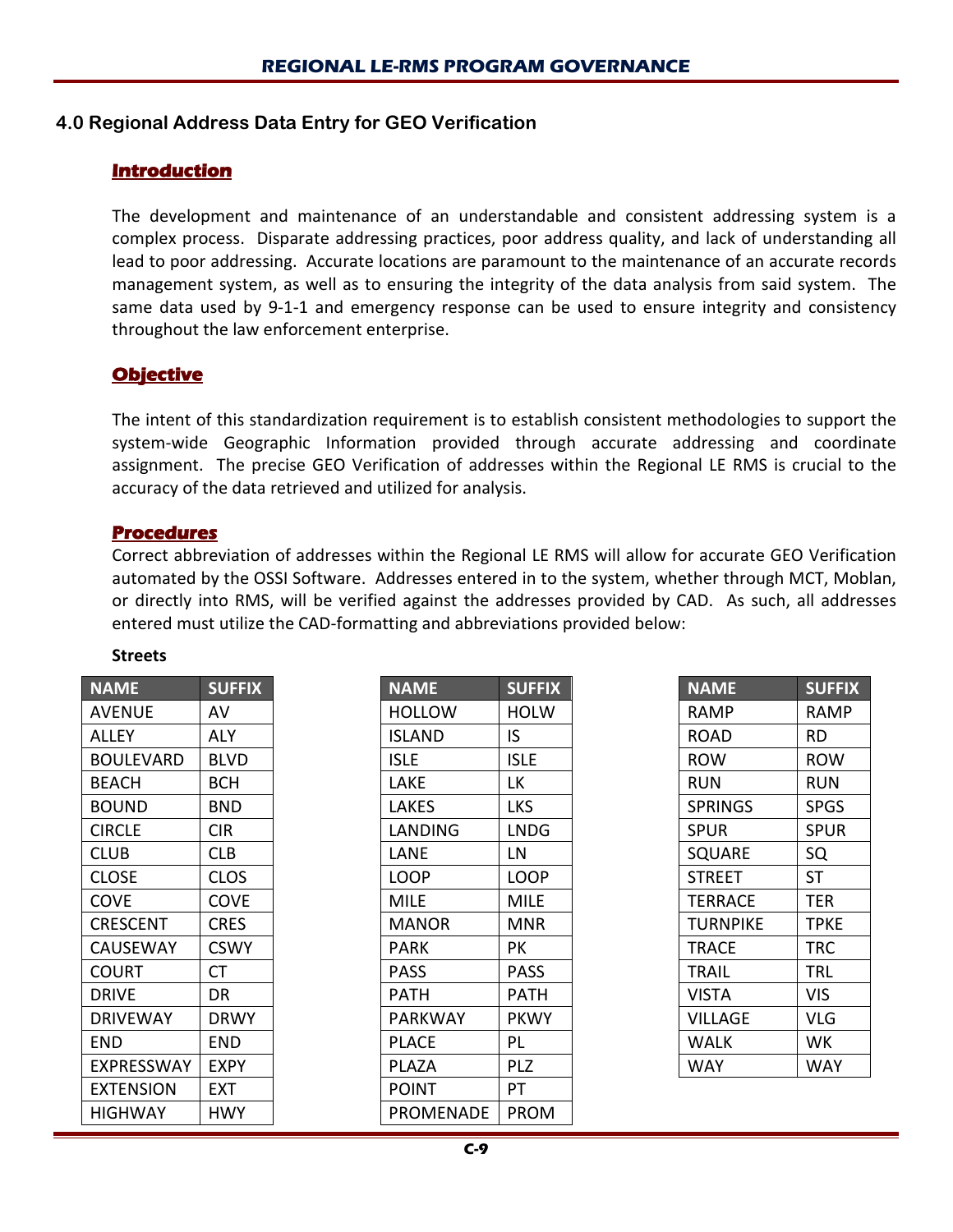#### **Secondary Street Designator**

| <b>NAME</b>     | <b>SUFFIX</b> |
|-----------------|---------------|
| APARTMENT       | <b>APT</b>    |
| <b>BUILDING</b> | <b>BLDG</b>   |
| LOT             | LΤ            |
| PARK            | PК            |
| room            | RM            |
| <b>SUITE</b>    | <b>STE</b>    |
| UNIT            | UNIT          |

## **Directionals**

| <b>NAME</b>      | <b>SUFFIX</b> |
|------------------|---------------|
| <b>EAST</b>      | E             |
| NORTH            | Ν             |
| NORTHEAST        | ΝE            |
| NORTHWEST        | ΝW            |
| <b>SOUTH</b>     | S             |
| <b>SOUTHEAST</b> | <b>SE</b>     |
| <b>SOUTHWEST</b> | SW            |
| WEST             | W             |

*NOTE: Address validation within the Regional LE RMS uses street names rather than state road numbers so when entering an address for a state roadway, use the name rather than the number. For example, use W Atlantic Blvd rather than SR 814.*

*NOTE: Numbered roadways require suffixes. Users should ensure they are using the following suffixes:*

| <b>NAME</b>   | <b>SUFFIX</b> | <b>EXAMPLE</b>   |
|---------------|---------------|------------------|
| <b>FIRST</b>  | st            | 31st             |
| <b>SECOND</b> | nd            | 52 <sub>nd</sub> |
| <b>THIRD</b>  | rd            | 103rd            |
| FOURTH, etc   | th            | 26th             |

#### **GEO VERIFICATION PROCESS**

When addresses are entered into the Regional LE RMS System, whether via MCT, Moblan, or directly into RMS, the system will attempt to validate the addresses against the Street Line File in the system (provided by CAD). This process is automatic in some modules, not in all. For example in INCIDENTS, ARRESTS, and NAMES the system will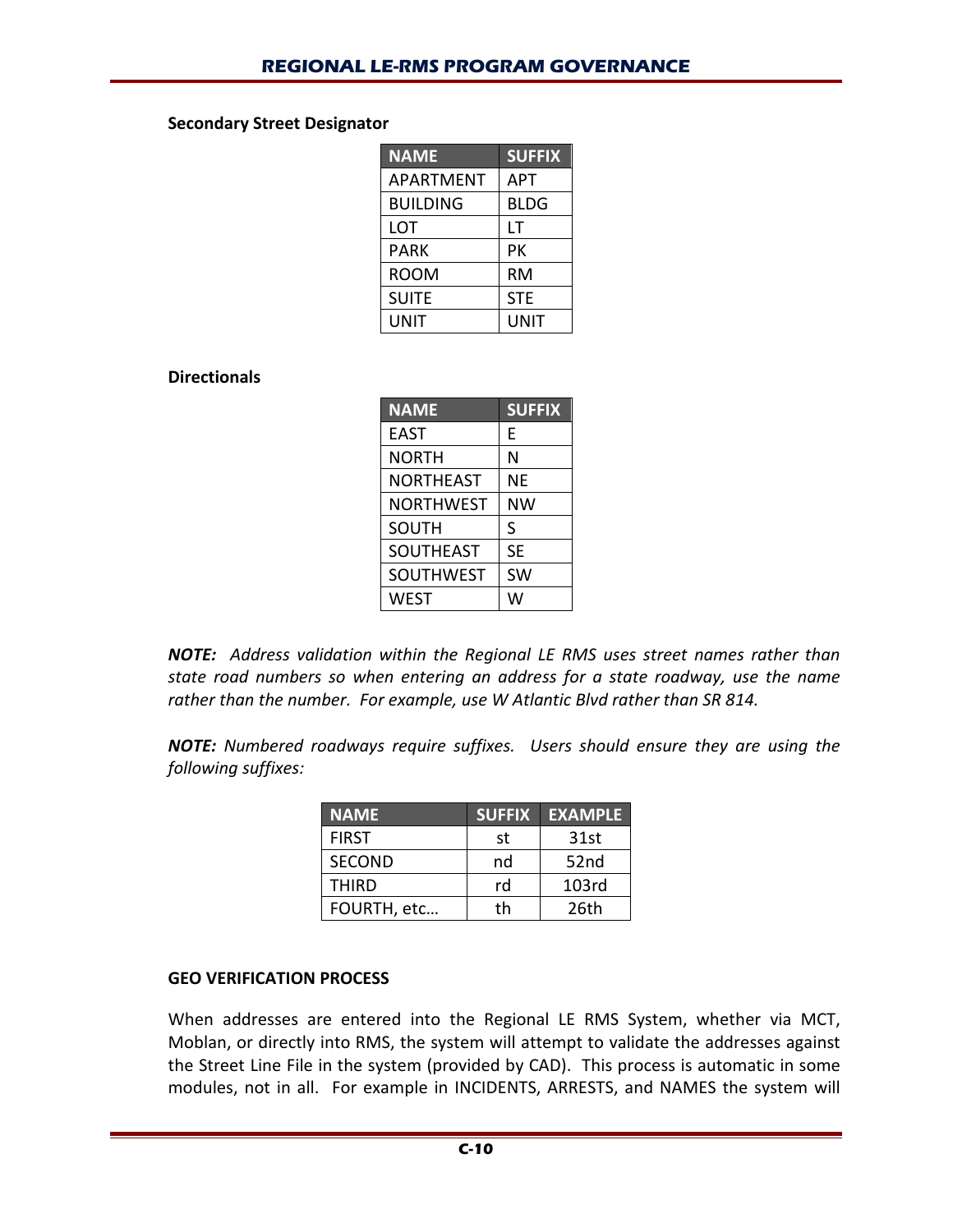attempt to GEO Verify the address entered. All users should work with the system to verify the address. Users should not BY PASS the verification process.

In other modules like Citations and Accidents, the RMS system will not automatically GEO Verify addresses. In these cases, the RMS GEO Verification Tool must be used on a periodic basis to validate the addresses not GEO Coded in the field. Failure to ensure all addresses are properly GEO Coded will allow for error in reporting, mapping, and possibly UCR in some cases.

To access the GEO Verification Tool in RMS, users must have the associated rights to be able to modify reports in RMS. The ability to modify reports will allow the user to assign GEO Coding per the verification tool. Users can access this tool by selecting the GEO Verification option on the RMS TOOLS menu. Users can select one module at a time to work through, or all modules. Interactive Verification is suggested.

| <b>Geo Verify</b>                                       |                                                                                                                    | $\vert x \vert$ |
|---------------------------------------------------------|--------------------------------------------------------------------------------------------------------------------|-----------------|
| Geo Verify<br>Report                                    | Exit                                                                                                               |                 |
| Animal Control Lost And Four<br>Module                  | Options<br>Geo Auto-Update<br>C Non-Verified Records                                                               |                 |
| Date Range From 01/17/2011 To 01/24/2011<br>Street      | Interactive Geo Verification<br>C All Records<br>(Work with the record set below)<br>Ignore AKA Name Records<br>п. |                 |
| City                                                    | □ Ignore Skeleton Incident Records<br>Agency HWPD -                                                                |                 |
| Interactive Geo Update                                  |                                                                                                                    |                 |
| Table Name<br>Primary Key<br>Geo X<br>Geo Y             | View Record Detail<br>Re-Geo Verify This Adress                                                                    |                 |
|                                                         | Addr                                                                                                               |                 |
|                                                         | St<br>Zip<br>City<br>Geo Info                                                                                      |                 |
|                                                         | Tract<br>Zone                                                                                                      |                 |
|                                                         | District<br>Neighbhd                                                                                               |                 |
|                                                         | ReportArea<br>Subdivision                                                                                          |                 |
|                                                         | Geo Y<br>Geo X                                                                                                     |                 |
| Double Click A Record In The Grid To View Detail Record | Tot. Records<br>Geo Oth                                                                                            |                 |

#### **REPORTING INCORRECT ADDRESSES**

If an address is not reporting the proper GEO Codes (District, Zone, Reporting Area, City, etc…) the user should report these addresses to the RPSA Group at Broward County Office of Communications Technology as soon as possible. Users should be prepared to offer the following information:

- Address Reporting Incorrectly
- Incorrect Codes per RMS (District, Zone, Reporting Area, City, etc…)
- Proper Codes for this Address (District, Zone, Reporting Area, City, etc...)
- Reporting Agency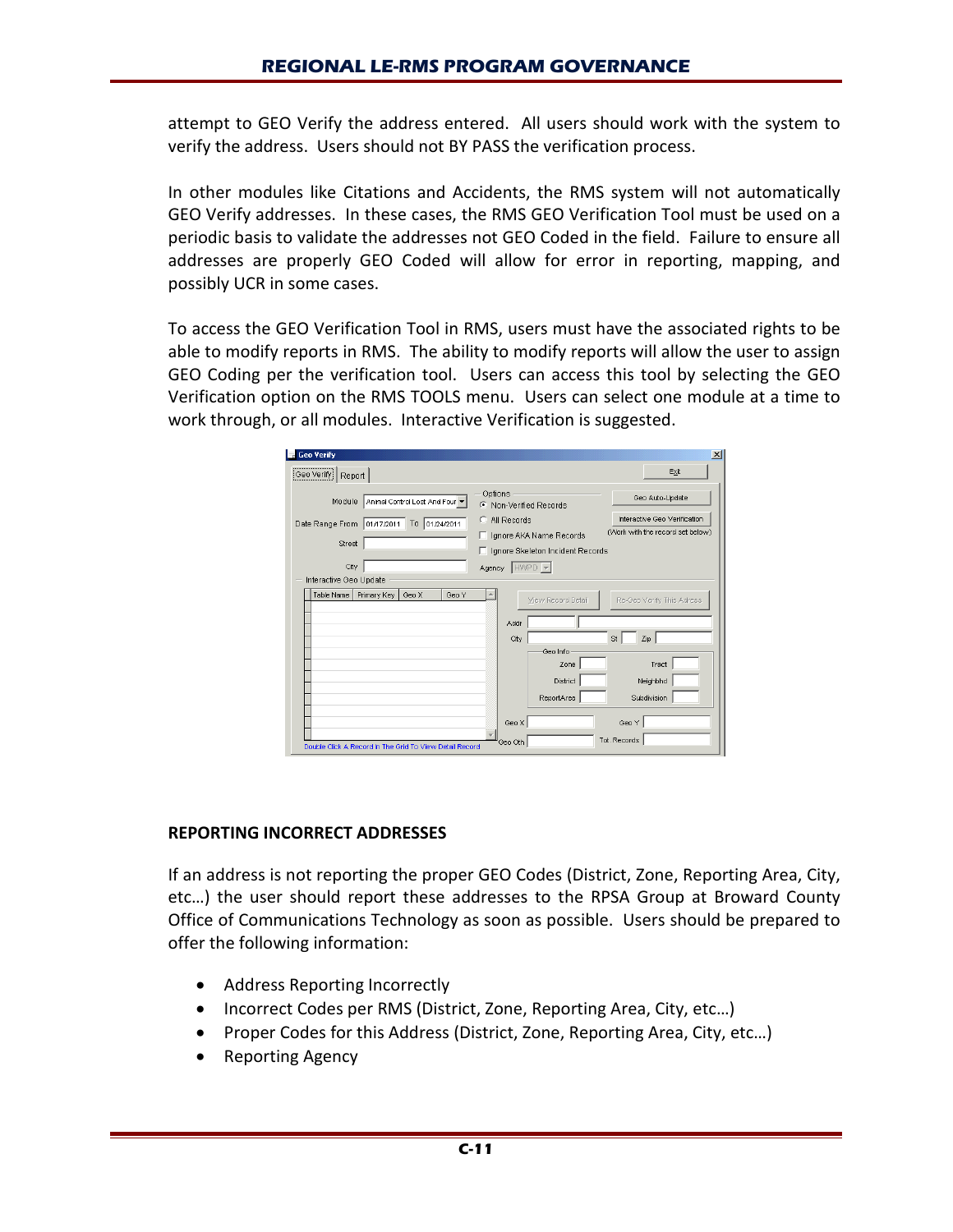The Regional Administrator will be responsible for ensuring the Non-Geo Verified Addresses maintain a threshold of <100 records per agency at all times. The Governance Board will review the effectiveness of this SOP quarterly and will reserve the right to enforce more frequent verification on the part of the agencies as necessary.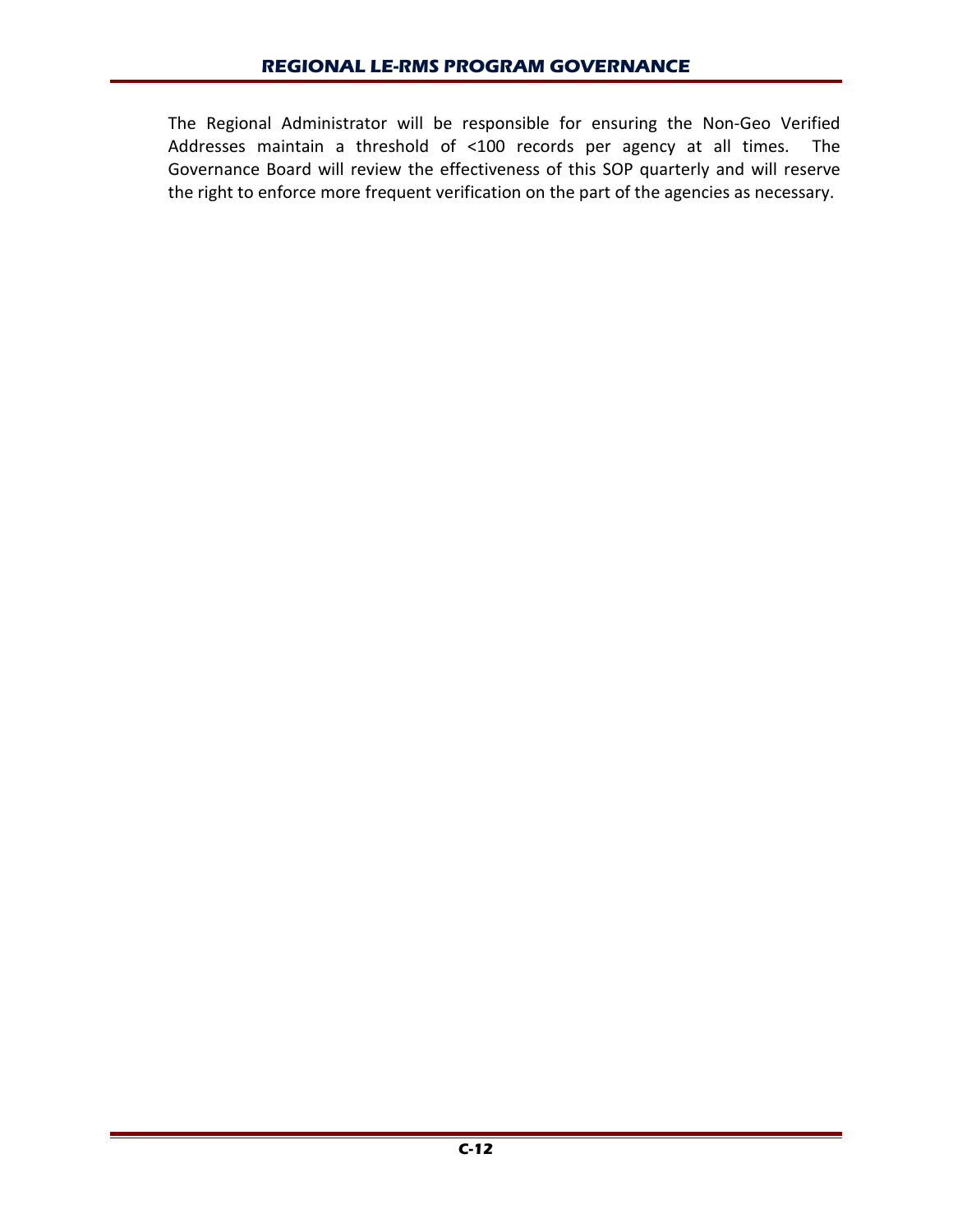## **5.0 Regional RMS Statute Table Updates**

#### **Introduction**

In order to ensure the users in the field have current and valid statutes on their mobile computers, a process need to be defined to maintain the Regional LE RMS Florida Statute Table. The Regional LE RMS Program strives to maintain accuracy with current statutes related to all matters (Criminal, Civil, Traffic, etc…) this pro. This process needs to include newly enacted laws, repealed laws, changes and updates to current laws, etc… In addition, it is imperative the Regional LE RMS Statutes Table matches the statutes as delineated in the Broward County Jail Management System in order to ensure a seamless transfer of detainees from agencies on the OSSI Regional LE RMS to the Jail for booking.

## **Objective**

- Provide a procedure for updating the Regional LE RMS Statute Table with new statutes.
- Provide a procedure for updating the Regional LE RMS Statute Table with repealed statutes.

#### **Procedures**

#### **UPDATING THE REGIONAL LE RMS STATUTE TABLE WITH NEW STATUTES**

Once the State of Florida Legislature enacts new statutes for agencies to enforce, the Broward Sheriff's Office receives a notification with the new laws from The Florida Department of Law Enforcement (FDLE). BSO Legal will review the new items and ensure the statutes are listed in the Jail Management System prior to supplying the new statutes to the Regional SA. Once provided, the Regional SA will enter the new statutes into the OSSI Tables. Upon completion, the Regional SA will notify all agencies the next Mobile Update (MUPDATE) will contain the new statutes and their mobile units should be updated immediately following SOP 3.0 Regional MCT Updating Procedure. Users who fail to update their computers in a timely manner after new statutes are added to the Regional LE RMS Tables will not have the new statutes available to them in the field.

In regards to Traffic Citations, the Regional LE RMS will follow Appendix C from the State of Florida Department of Highway Safety and Motor Vehicles Manual for Citations. All statutes related to citations can be found in the Appendix C. As new items are added or retracted from this Appendix, the Regional SA will make adjustments as necessary without legal review in order to ensure timely entry.

#### **REPEALING STATUTES IN THE REGIONAL LE RMS STATUTES TABLE**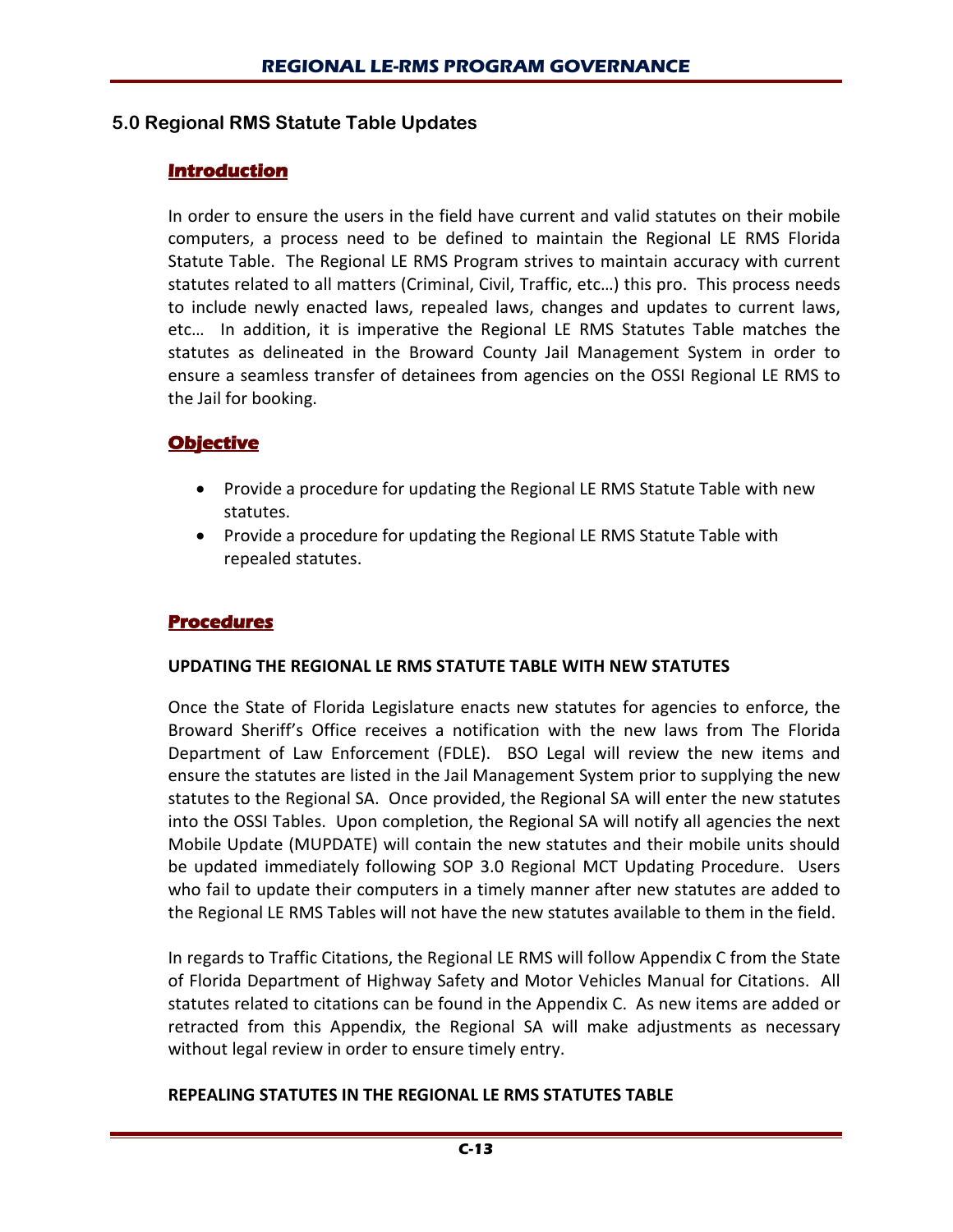Once the State of Florida Legislature repeals statutes for agencies to discontinue enforcing, the Broward Sheriff's Office receives a notification with the repealed laws from The Florida Department of Law Enforcement (FDLE). BSO Legal will review the repealed prior to supplying the new statutes to the Regional SA. Once provided, the Regional SA will enter the repealed date on the existing statutes in the OSSI Tables. Upon completion, the Regional SA will notify all agencies the next Mobile Update (MUPDATE) will remove the repealed statutes and their mobile units should be updated immediately following SOP 3.0 Regional MCT Updating Procedure. Users who fail to update their computers in a timely manner after statutes are repealed run the risk of selecting a repealed statute in the field to apply to an incident or other report which will result in possible decline of prosecution from the County State Attorney.

In regards to Traffic Citations, the Regional LE RMS will follow Appendix C from the State of Florida Department of Highway Safety and Motor Vehicles Manual for Citations. All statutes related to citations can be found in the Appendix C. As new items are added or retracted from this Appendix, the Regional SA will make adjustments as necessary without legal review in order to ensure timely entry.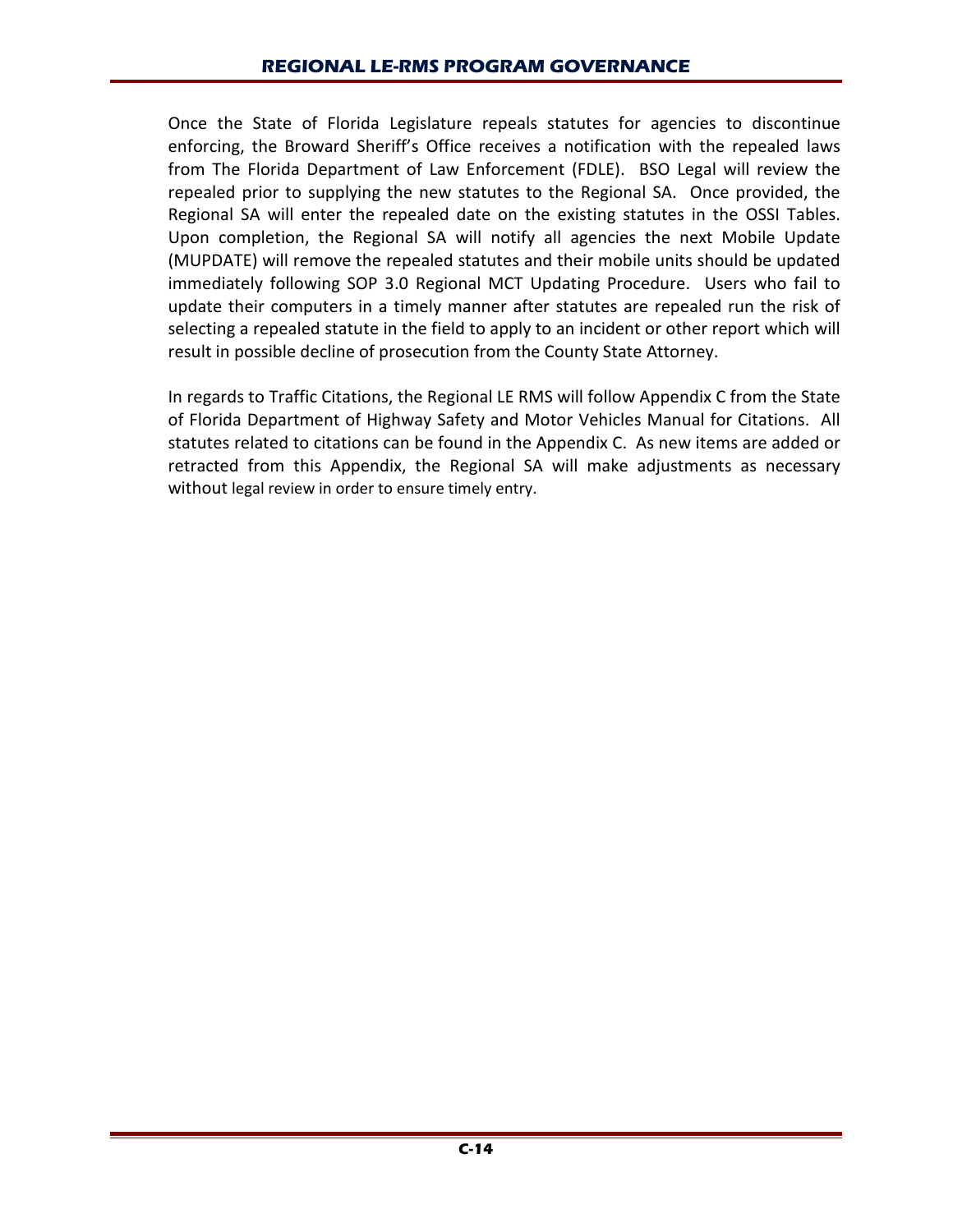#### **6.0 Regional RMS Mobile Master Updates**

#### **Introduction**

In order to ensure the each Mupdate contains all the necessary changes to the system performed by either the Agency SA or the Regional SA, a process needs to be in place outlining the responsibilities of each System Admin. The Regional LE RMS Program strives to maintain accuracy and data integrity with all users. As changes are made to employees, users, groups, rights, pick lists, code tables, statutes, configurations, or maps it is necessary to follow the steps defined in this SOP to ensure those changes are passed along to the users in the field operating on the Mobil Clients.

#### **Objective**

- Provide a procedure for Agency Admins to follow when changes are made to Employees, Users/Rights/Permissions, and/or Agency Level configurations.
- Provide a procedure for the Regional Admin to follow when changes are made to code tables, pick lists, maps, statutes, or global configurations.

#### **Procedures**

#### **UPDATING THE MOBILE MASTER FILES FOR REGIONAL LE RMS USERS**

The process for updating the Mobile Master Files in the Regional LE RMS Program is both the responsibility of the Regional Partners as well as the Regional SA. Based on the reasons for updating the Mobile Master Files, the agencies have the opportunity and responsibility to manage this task as well.

#### **Agency Responsibilities**

When a Regional Partner on the LE RMS Program updates the Agency Configurations

related to their Agency Settings, updates Users/User Groups, or updates the Employee Tables in RMS, the Agency SA will be responsible for running the Mobile Master Updates. To do so, the Agency SA will select the Agency Configuration Link on the right side of the RMS desk top. (Only the Agency SA should have the rights to view this link.)

Once the Agency Configurations windows opens, select the MOBILE tab. On the Mobile Tab, select the button labeled 'Update MobMast Code Tables'. (See Screen Shot)

|                               |         |          |                 |       |               | Agency Accident Arrest Case 1 Case 2 Case 3 Calls for Service Claston Dept Evidence Geo Owl          | Sheriff |
|-------------------------------|---------|----------|-----------------|-------|---------------|------------------------------------------------------------------------------------------------------|---------|
| <b>Internel Affairs</b>       |         |          |                 |       |               | Internal Affairs 2   Case Management   UDFs   System   Other   DataExport   Warrant   LiveScan   DRR | Gang    |
| <i><u><b>Internet</b></u></i> | Mugshot | Training | Animal Services | Intel | Quartermaster | Interfaces                                                                                           | Mobile  |
|                               |         |          |                 |       |               | Supervisor Review Group Code:                                                                        |         |
|                               |         |          |                 |       |               | <b>Update MobMast\ Code Tables</b>                                                                   |         |
|                               |         |          |                 |       |               |                                                                                                      |         |
|                               |         |          |                 |       |               |                                                                                                      |         |
|                               |         |          |                 |       |               |                                                                                                      |         |
|                               |         |          |                 |       |               |                                                                                                      |         |
|                               |         |          |                 |       |               |                                                                                                      |         |
|                               |         |          |                 |       |               |                                                                                                      |         |
|                               |         |          |                 |       |               |                                                                                                      |         |
|                               |         |          |                 |       |               |                                                                                                      |         |
|                               |         |          |                 |       |               |                                                                                                      |         |
|                               |         |          |                 |       |               |                                                                                                      |         |
|                               |         |          |                 |       |               |                                                                                                      | QK.     |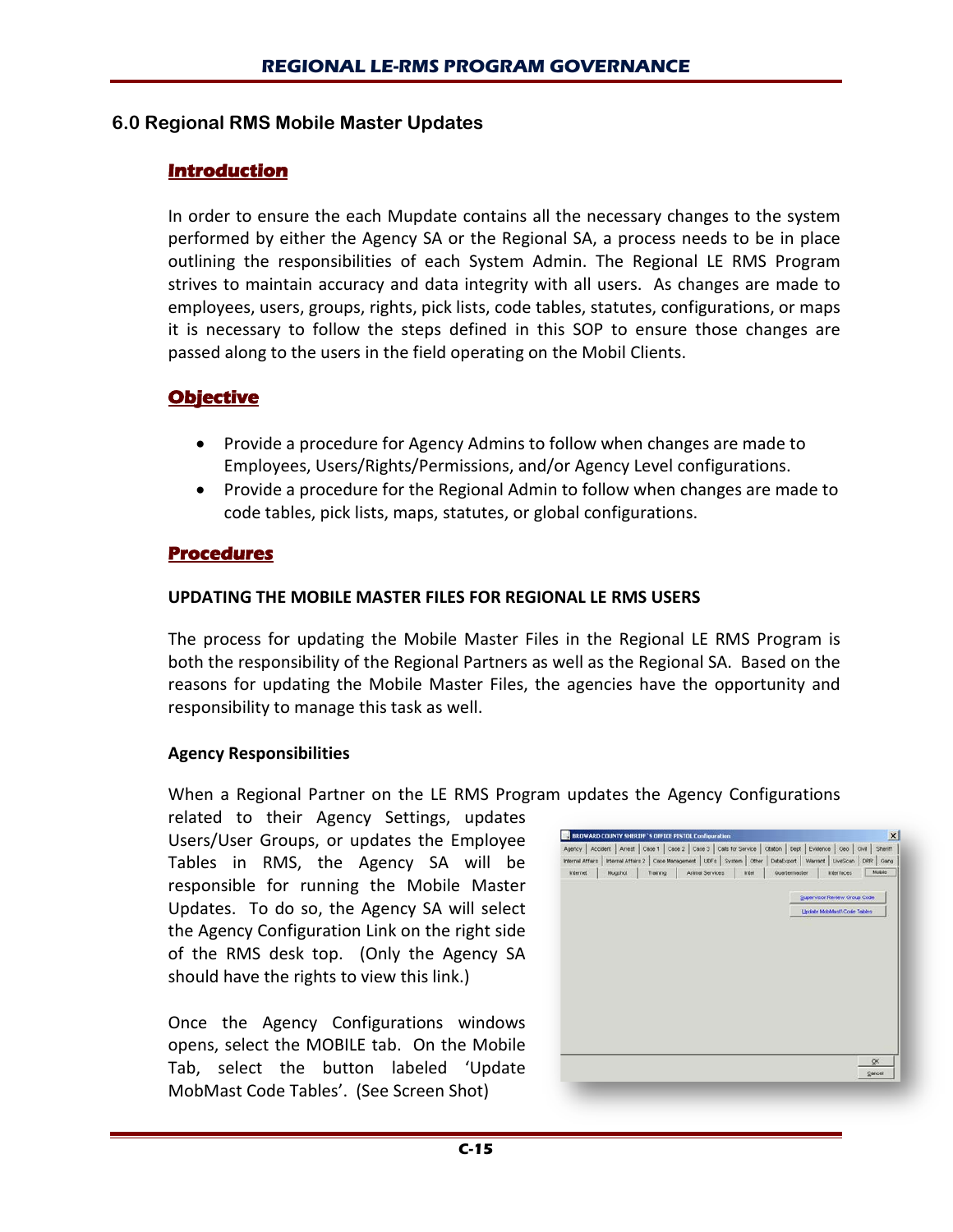Once selected, a dialog box for the updating of the code tables appears. The Agency SA should only select Update Employee Records & Users and Update Configuration Settings.

| Update MobMast Options                   |
|------------------------------------------|
|                                          |
| <b>▽</b> Update Employee Records & Users |
| □ Update IBR/UCR Code Tables             |
| □ Update Geo Verification Components     |
| □ Update Standard Code Tables            |
| Ⅳ Update Configuration Settings          |
|                                          |
| Select All<br>Clear All<br>Cancel<br>OK  |
|                                          |

Once the system completes the updating, the Agency SA should close down the configurations window. The next Mobile Update Files will contain the necessary updates.

#### **Regional Responsibilities**

When the Regional Admin updates the Global System Configurations; updates or modifies pick lists; updates the statutes' tables; or, updates maps within the Regional LE RMS, the Regional SA will be responsible for running the Mobile Master Updates. To do so, the Regional SA will select the System Configuration Link on the right side of the RMS desk top. (Only the Regional SA should have the rights to view this link.)

Once the System Configurations windows opens, select the MOBILE tab. On the Mobile Tab, select the button labeled 'Update MobMast Code Tables'. (See Screen Shot)



Once selected, a dialog box for the updating of the code tables appears. The Regional SA will only select all updates in order to ensure any and all changes made are updated in the Mobile Master files for all agencies. Once the system completes the updating, the Regional SA should close down the configurations window. The next Mobile Update Files will contain the necessary updates.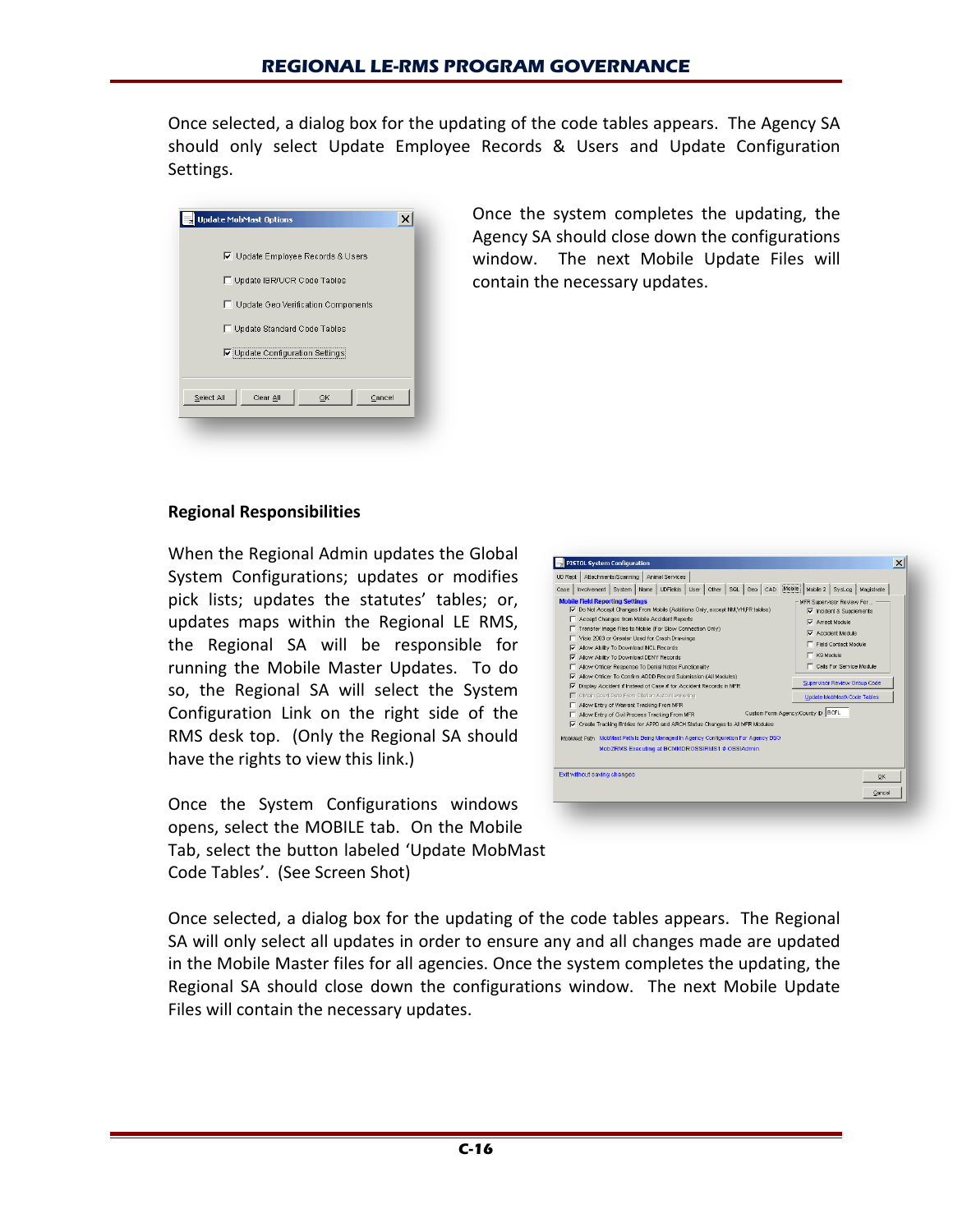#### **REGIONAL LE-RMS PROGRAM GOVERNANCE**

| <b>Update MobMast Options</b>         |
|---------------------------------------|
| V Update Employee Records & Users     |
| <b>▽</b> Update IBR/UCR Code Tables   |
| ☑ Update Geo Verification Components  |
| Ⅳ Update Standard Code Tables         |
| ☑ Update Configuration Settings       |
|                                       |
| <br>Clear All<br>Select All<br>Cancel |
|                                       |

Once the system completes the updating, the Agency SA should close down the configurations window. The next Mobile Update Files will contain the necessary updates.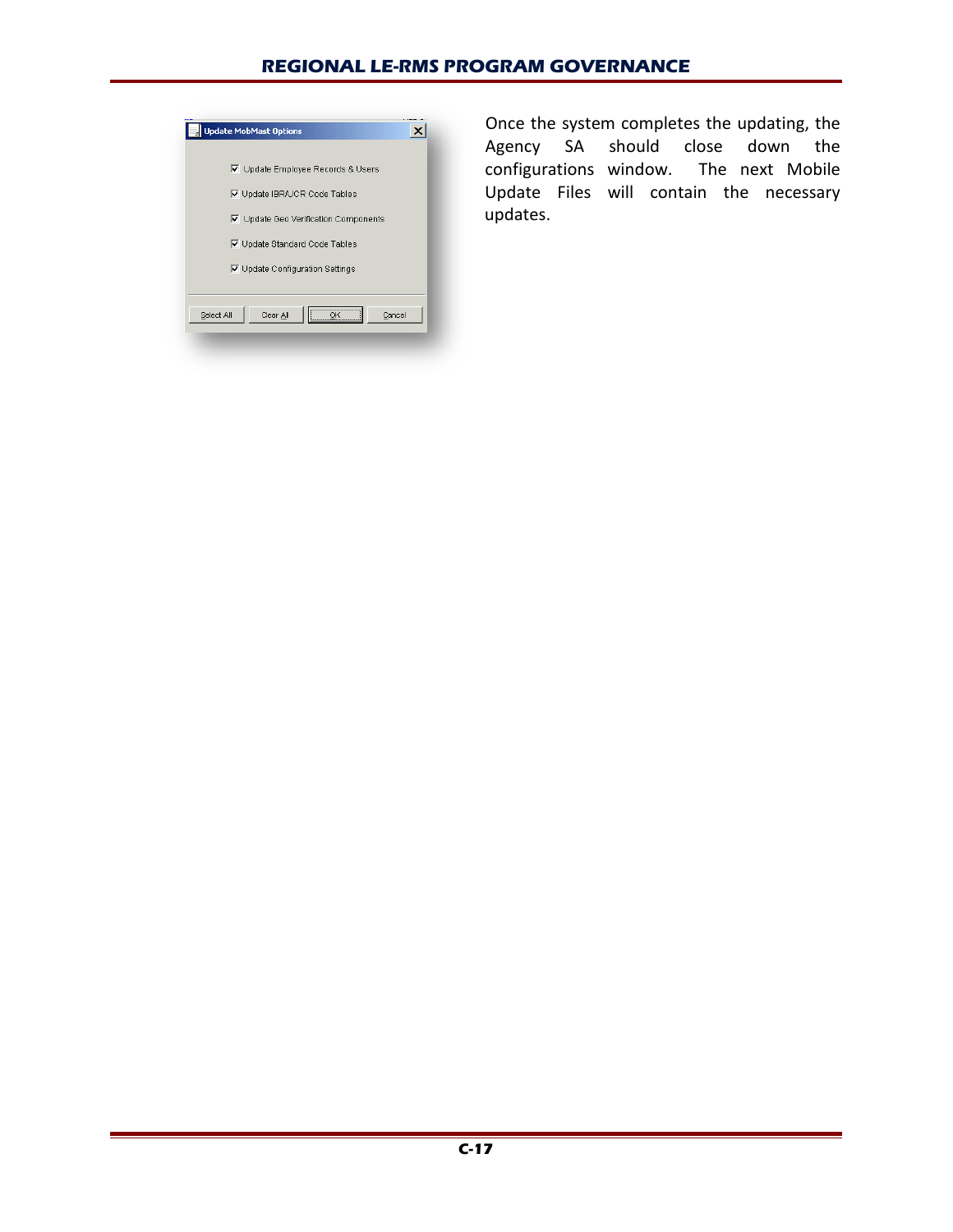## **7.0 Regional LE RMS Content Release Testing Process**

## **Introduction**

After several content releases into the Regional OSSI LE RMS, it is imperative to establish a primary testing process/procedure to be followed by all Partner Agencies to ensure each agency is testing both diligently and systematically.

## **Definitions**

**Maintenance Release**: A maintenance release is available approximately every three weeks and does not include new functionality, only fixes to errors or other maintenance on the product.

**Content Release**: A content release is available approximately once a quarter and will include maintenance, fixes, and new development.

## **Objective**

- Provide a phased approach to testing, including defined scripts for each user to follow
- Provide a template for an ISSUE LOG to be managed for each content release into the Regional System

## **Procedures**

#### **PHASED APPROACH TESTING**

#### **Phase I: Testing known fixes and reported issues.**

All Partner Agencies will be provided a spreadsheet outlining the issues previously reported to the specific release. All items should be thoroughly tested and feedback provided on the spreadsheet prior to voting on delivery of the release into the Production Environment.

#### **Phase II: Regression Testing of Existing Functionality.**

Partner Agencies should allow their testers time to regression test all current functionality to ensure any new development did not impact the application adversely.

Each user involved in testing should follow the Testing Scripts spreadsheet (Exhibit A) outlined for MCT & Moblan (Tab 1 of the spreadsheet). The name and ID number of each tester should be provided on the spreadsheet used to complete their testing. Each user will determine the data to include in each report while completing the assigned tasks. All items should be completed by each person involved in testing in order to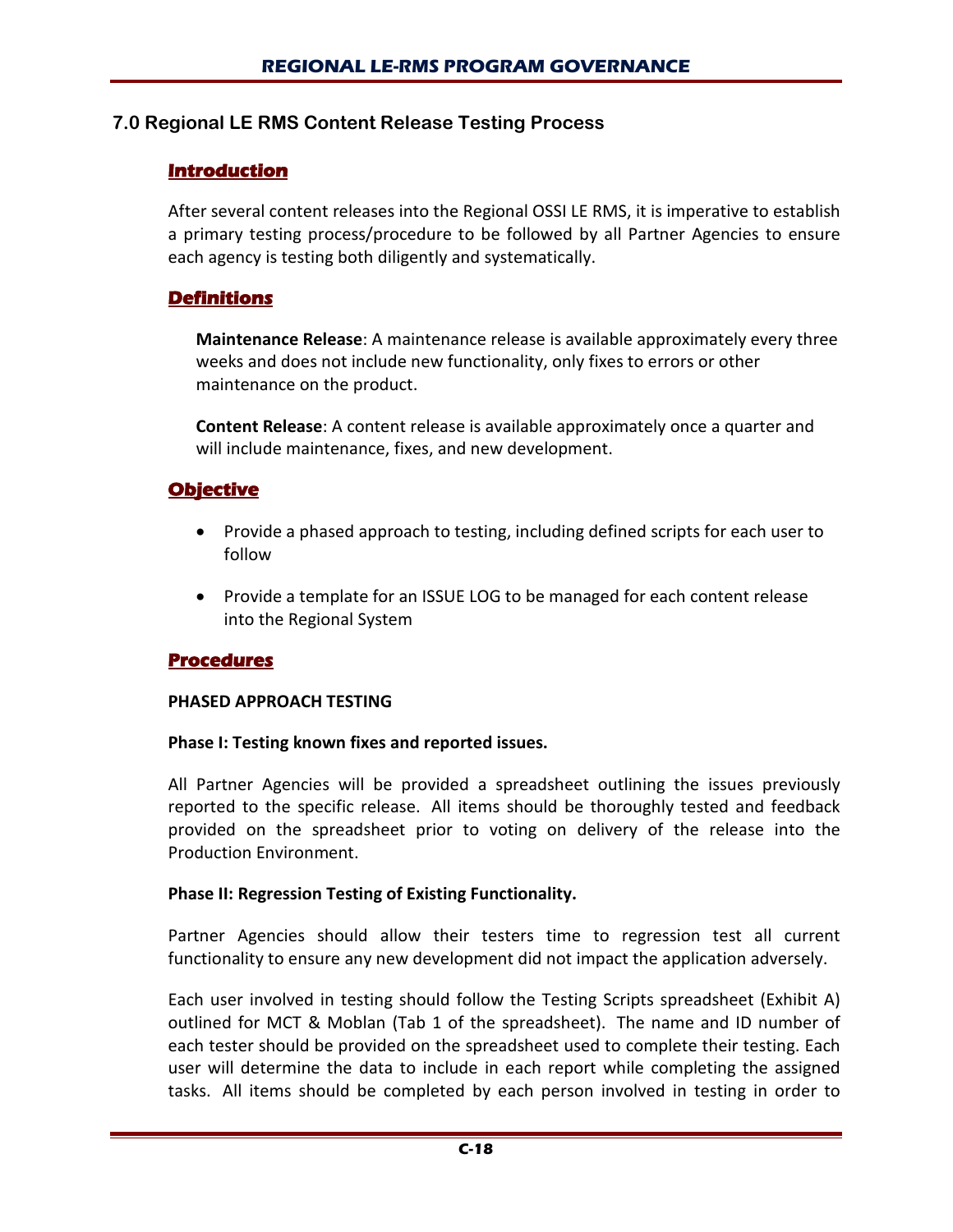ensure as many styles and possible entry methods are used to thoroughly regression test the application. Users should not go through the submission process at this time.

#### **Phase III: Transmission of Reports to RMS**

During this phase, a thorough review of data in RMS should take place in order to ensure reports are transmitted in their entirety. In this phase, the users will transmit their reports to RMS via supervisor approval. Please ensure all testers are using the appropriate Supervisor Review Group for testing. Tab 2 of Exhibit A includes directions on checking all reports in RMS. The users should use the reports they created on the mobile side to verify all the reports are available in RMS with all pertinent data related to the event they created.

#### **Reporting of Issues**

Exhibit B is the log template to be used to capture any issues encountered when training. Please fill in all the appropriate columns including the steps to reproduce the error or issue. This is very important information for OSSI to recreate the issue encountered.

When testers encounter an issue, please note the problem. However, prior to submitting those issues for review, please make sure all items have been retested by others to ensure the issue is not user related and is able to be reproduced by others. This will enable developers to focus on the most sever issues and resolve them in a timely manner.

## **SEVERITY LEVELS:**

The following severity levels are based on the service level agreements outlined in our contract with the vendor, OSSI/SunGard.

- **SEV1** Any item that affects operational integrity or severely hinders the ability of a user to complete a job function. For this level there is no alternative manner of completing the task.
- **SEV2** Any item that critically hinders the ability of a user to complete a job function. For this level there is an alternative manner of completing the task; however, this alternative method is not ideal for a long term solution.
- **SEV3** Any item that is cosmetic in nature or in no way affects operations of the system or the user's ability to complete the task.

When testing is complete, Partner Agency testers are encouraged to share the information with their agency teams and Executive Sponsors. Each content release will require a vote from the Governance Board prior to releasing into Production. All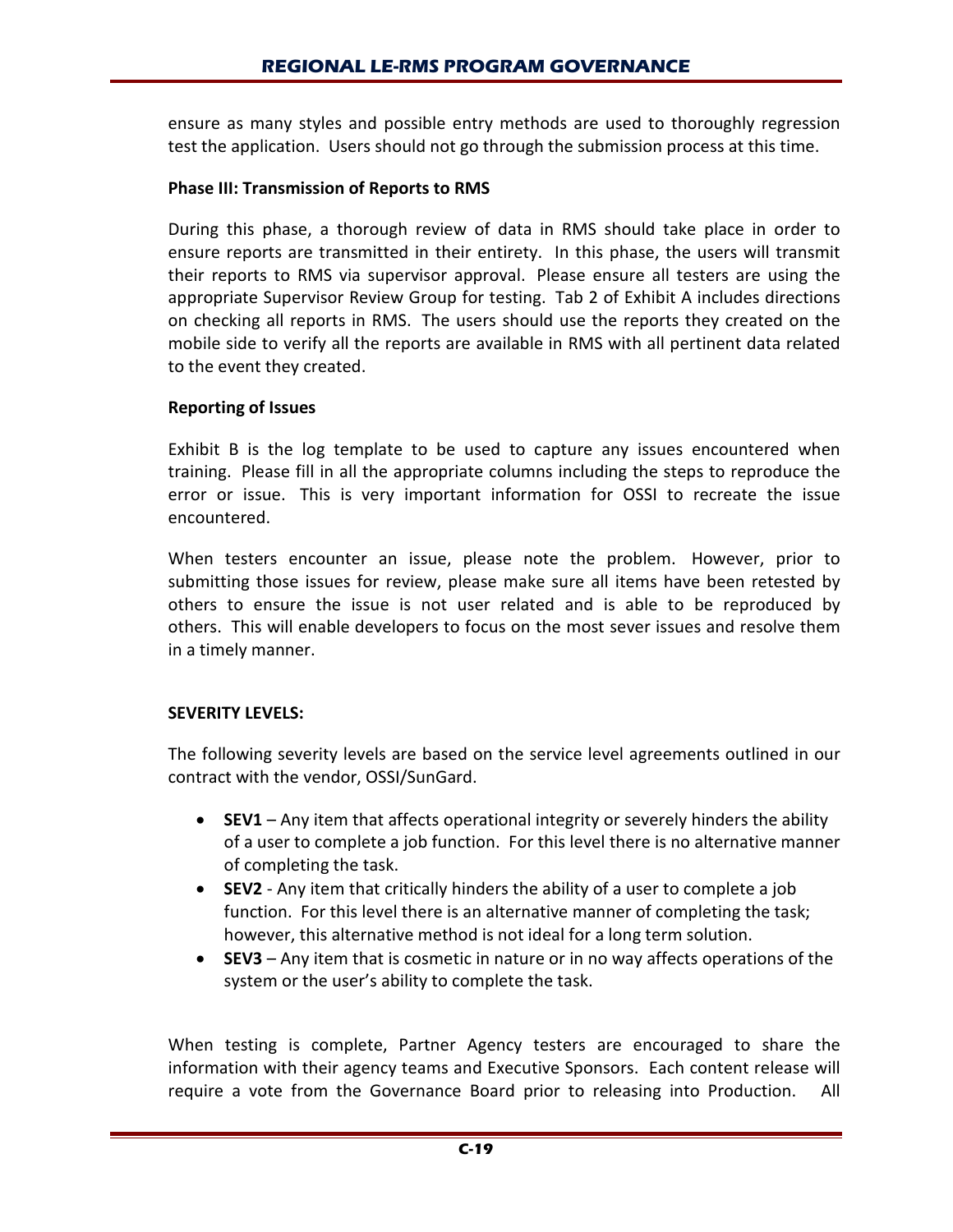completed forms (exhibits) are required to be turned into the Governance Board for review prior to the vote and will be included in the meeting minutes.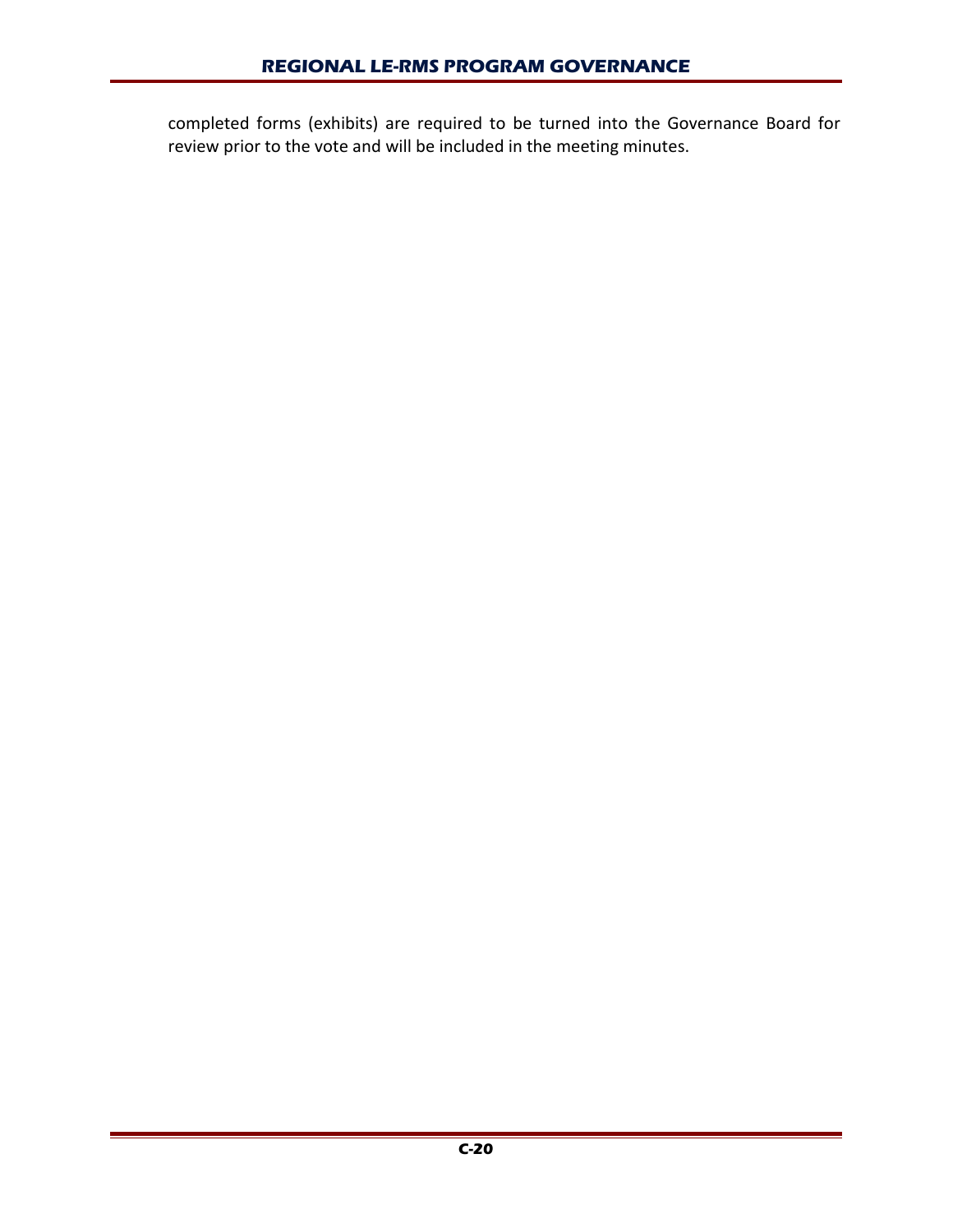# **Exhibit A**

| <b>Date</b> | <b>Module</b>           | <b>Type</b> | <b>CaseID</b> | <b>Names</b> | <b>Extra Notes</b> | Supervisor          | APPD/DENY | <b>DENY</b> | Resubmitted Complete Pass/Fail Comments |  |  |
|-------------|-------------------------|-------------|---------------|--------------|--------------------|---------------------|-----------|-------------|-----------------------------------------|--|--|
|             |                         |             |               |              |                    | <b>Access Point</b> |           | FollowUp    |                                         |  |  |
|             | <b>ACCIDENT</b>         |             |               |              |                    |                     |           |             |                                         |  |  |
|             | <b>ACCIDENT</b>         |             |               |              |                    |                     |           |             |                                         |  |  |
|             |                         |             |               |              |                    |                     |           |             |                                         |  |  |
|             | <b>ACCIDENT</b>         |             |               |              |                    |                     |           |             |                                         |  |  |
|             | <b>ACCIDENT</b>         |             |               |              |                    |                     |           |             |                                         |  |  |
|             | ARREST                  |             |               |              |                    |                     |           |             |                                         |  |  |
|             | ARREST                  |             |               |              |                    |                     |           |             |                                         |  |  |
|             | ARREST                  |             |               |              |                    |                     |           |             |                                         |  |  |
|             | ARREST                  |             |               |              |                    |                     |           |             |                                         |  |  |
|             | ARREST                  |             |               |              |                    |                     |           |             |                                         |  |  |
|             | <b>CITATION</b>         |             |               |              |                    |                     |           |             |                                         |  |  |
|             | <b>CITATION</b>         |             |               |              |                    |                     |           |             |                                         |  |  |
|             | <b>CITATION</b>         |             |               |              |                    |                     |           |             |                                         |  |  |
|             | <b>CITATION</b>         |             |               |              |                    |                     |           |             |                                         |  |  |
|             | <b>DL SWIPE</b>         |             |               |              |                    |                     |           |             |                                         |  |  |
|             | <b>FIELD</b>            |             |               |              |                    |                     |           |             |                                         |  |  |
|             | CONTACT                 |             |               |              |                    |                     |           |             |                                         |  |  |
|             | <b>FIELD</b><br>CONTACT |             |               |              |                    |                     |           |             |                                         |  |  |
|             | <b>INCIDENT</b>         |             |               |              |                    |                     |           |             |                                         |  |  |
|             | <b>INCIDENT</b>         |             |               |              |                    |                     |           |             |                                         |  |  |
|             | <b>INCIDENT</b>         |             |               |              |                    |                     |           |             |                                         |  |  |
|             | <b>INCIDENT</b>         |             |               |              |                    |                     |           |             |                                         |  |  |
|             | <b>INCIDENT</b>         |             |               |              |                    |                     |           |             |                                         |  |  |
|             | <b>INCIDENT</b>         |             |               |              |                    |                     |           |             |                                         |  |  |
|             | <b>INCIDENT</b>         |             |               |              |                    |                     |           |             |                                         |  |  |
|             | <b>INCIDENT</b>         |             |               |              |                    |                     |           |             |                                         |  |  |
|             | <b>INCIDENT</b>         |             |               |              |                    |                     |           |             |                                         |  |  |
|             | <b>INCIDENT</b>         |             |               |              |                    |                     |           |             |                                         |  |  |
|             | <b>INCIDENT</b>         |             |               |              |                    |                     |           |             |                                         |  |  |
|             | SUPP:TA                 |             |               |              |                    |                     |           |             |                                         |  |  |
|             | SUPP:TA                 |             |               |              |                    |                     |           |             |                                         |  |  |
|             | <b>WARRANT</b>          |             |               |              |                    |                     |           |             |                                         |  |  |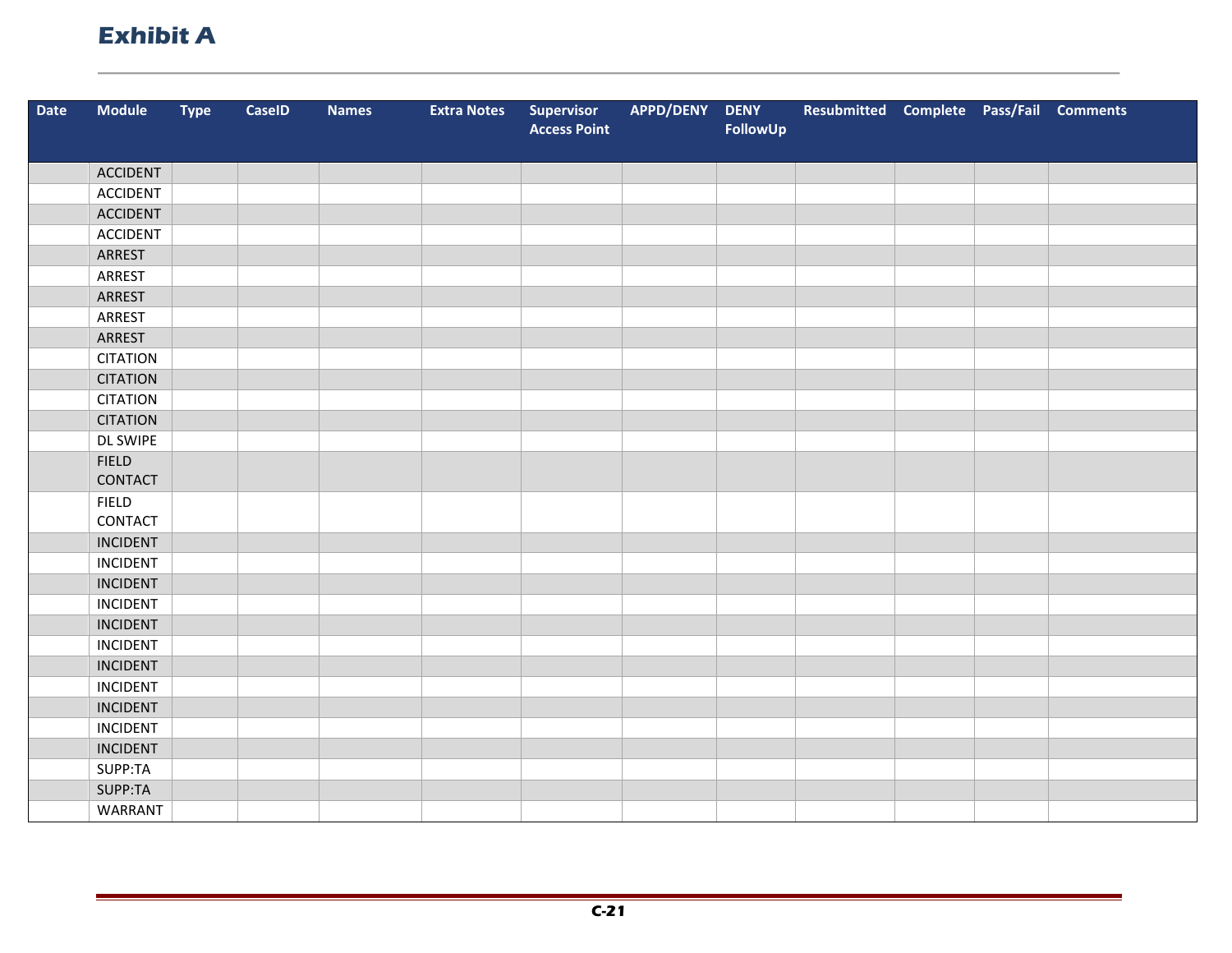# **Exhibit A**

| Date | <b>Module</b>   | <b>CaseID</b> | <b>Name Candidating</b> | <b>Check</b> | <b>Check</b> | <b>Check</b> | All Names All |                     | Print  | All              | Pages Pass/Fail | <b>Additional Notes</b> |
|------|-----------------|---------------|-------------------------|--------------|--------------|--------------|---------------|---------------------|--------|------------------|-----------------|-------------------------|
|      |                 |               |                         | <b>DRR</b>   | <b>UCR</b>   | <b>GEO</b>   | Present       | Property<br>Present | Report | <b>Available</b> |                 |                         |
|      | <b>ACCIDENT</b> |               |                         |              |              |              |               |                     |        |                  |                 |                         |
|      | <b>ACCIDENT</b> |               |                         |              |              |              |               |                     |        |                  |                 |                         |
|      | <b>ACCIDENT</b> |               |                         |              |              |              |               |                     |        |                  |                 |                         |
|      | <b>ACCIDENT</b> |               |                         |              |              |              |               |                     |        |                  |                 |                         |
|      | ARREST          |               |                         |              |              |              |               |                     |        |                  |                 |                         |
|      | ARREST          |               |                         |              |              |              |               |                     |        |                  |                 |                         |
|      | ARREST          |               |                         |              |              |              |               |                     |        |                  |                 |                         |
|      | ARREST          |               |                         |              |              |              |               |                     |        |                  |                 |                         |
|      | ARREST          |               |                         |              |              |              |               |                     |        |                  |                 |                         |
|      | <b>CITATION</b> |               |                         |              |              |              |               |                     |        |                  |                 |                         |
|      | <b>CITATION</b> |               |                         |              |              |              |               |                     |        |                  |                 |                         |
|      | <b>CITATION</b> |               |                         |              |              |              |               |                     |        |                  |                 |                         |
|      | <b>CITATION</b> |               |                         |              |              |              |               |                     |        |                  |                 |                         |
|      | <b>FIELD</b>    |               |                         |              |              |              |               |                     |        |                  |                 |                         |
|      | CONTACT         |               |                         |              |              |              |               |                     |        |                  |                 |                         |
|      | <b>FIELD</b>    |               |                         |              |              |              |               |                     |        |                  |                 |                         |
|      | CONTACT         |               |                         |              |              |              |               |                     |        |                  |                 |                         |
|      | <b>INCIDENT</b> |               |                         |              |              |              |               |                     |        |                  |                 |                         |
|      | <b>INCIDENT</b> |               |                         |              |              |              |               |                     |        |                  |                 |                         |
|      | <b>INCIDENT</b> |               |                         |              |              |              |               |                     |        |                  |                 |                         |
|      | <b>INCIDENT</b> |               |                         |              |              |              |               |                     |        |                  |                 |                         |
|      | <b>INCIDENT</b> |               |                         |              |              |              |               |                     |        |                  |                 |                         |
|      | <b>INCIDENT</b> |               |                         |              |              |              |               |                     |        |                  |                 |                         |
|      | <b>INCIDENT</b> |               |                         |              |              |              |               |                     |        |                  |                 |                         |
|      | <b>INCIDENT</b> |               |                         |              |              |              |               |                     |        |                  |                 |                         |
|      | <b>INCIDENT</b> |               |                         |              |              |              |               |                     |        |                  |                 |                         |
|      | <b>INCIDENT</b> |               |                         |              |              |              |               |                     |        |                  |                 |                         |
|      | <b>INCIDENT</b> |               |                         |              |              |              |               |                     |        |                  |                 |                         |
|      | SUPP:TA         |               |                         |              |              |              |               |                     |        |                  |                 |                         |
|      | SUPP:TA         |               |                         |              |              |              |               |                     |        |                  |                 |                         |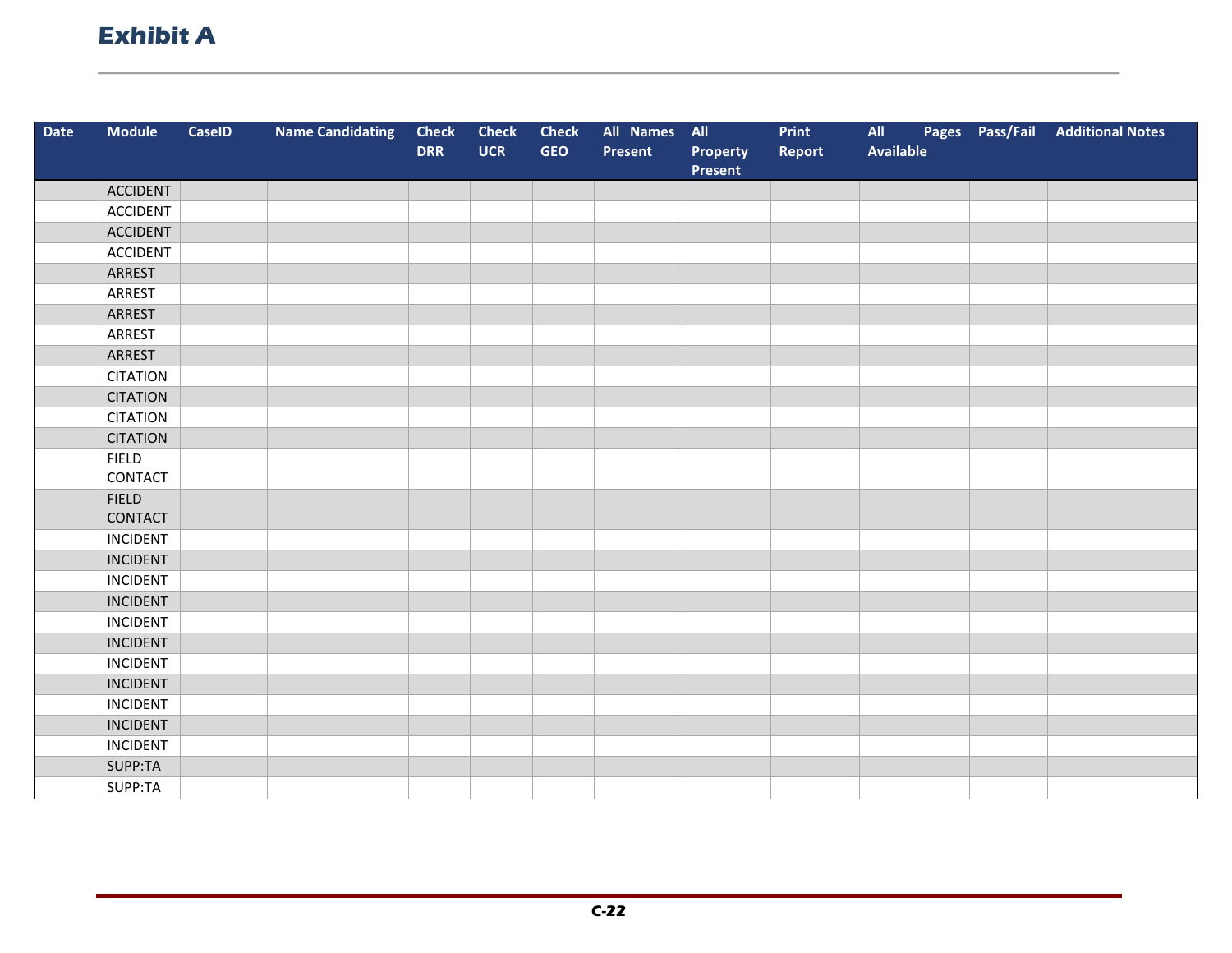| <b>ISSUE#</b> | <b>Date</b><br><b>RPT</b> | Product    | Level | <b>Description</b><br>(MODULE: Issue)                           | <b>DETAILED</b><br><b>Steps to Reproduce</b> | <b>Notes</b>                                                                                                                                                                                                                                                                                                                                                                                                      | <b>Closed</b>           | <b>MTTR</b>             |
|---------------|---------------------------|------------|-------|-----------------------------------------------------------------|----------------------------------------------|-------------------------------------------------------------------------------------------------------------------------------------------------------------------------------------------------------------------------------------------------------------------------------------------------------------------------------------------------------------------------------------------------------------------|-------------------------|-------------------------|
| EXAMPLE       | $20$ -Jun                 | <b>MCT</b> | SEV#  | ARREST: NTA tabbing order is<br>not correct from Tab 2 to Tab 3 | to TAB3.                                     | When completing an ARREST ANY ADDITIONAL NOTES THAT WILL BE HELPFUL TO ASSIST<br>(NTA) after completing the OTHERS IN REPRODUCING THE ISSUE NEED TO BE NOTED<br>final field on TAB2 the HERE. ALSO, DATE COMMENTS AND LEAVE ROOM FOR<br>application tabs to TAB1 not MULIPLE TESTS TO RETEST THE SAME ISSU TO SEE IF THE<br>SAME RESULTS ARE IENCOUNTERED IN ORDER TO<br>ELIMINATE THE POSSIBILITY OF USER ERROR. | (FOR<br>REG SA<br>ONLY) | (FOR<br>REG SA<br>ONLY) |
|               |                           |            |       |                                                                 |                                              |                                                                                                                                                                                                                                                                                                                                                                                                                   |                         |                         |
|               |                           |            |       |                                                                 |                                              |                                                                                                                                                                                                                                                                                                                                                                                                                   |                         |                         |
|               |                           |            |       |                                                                 |                                              |                                                                                                                                                                                                                                                                                                                                                                                                                   |                         |                         |
|               |                           |            |       |                                                                 |                                              |                                                                                                                                                                                                                                                                                                                                                                                                                   |                         |                         |
|               |                           |            |       |                                                                 |                                              |                                                                                                                                                                                                                                                                                                                                                                                                                   |                         |                         |
|               |                           |            |       |                                                                 |                                              |                                                                                                                                                                                                                                                                                                                                                                                                                   |                         |                         |
|               |                           |            |       |                                                                 |                                              |                                                                                                                                                                                                                                                                                                                                                                                                                   |                         |                         |
|               |                           |            |       |                                                                 |                                              |                                                                                                                                                                                                                                                                                                                                                                                                                   |                         |                         |
|               |                           |            |       |                                                                 |                                              |                                                                                                                                                                                                                                                                                                                                                                                                                   |                         |                         |
|               |                           |            |       |                                                                 |                                              |                                                                                                                                                                                                                                                                                                                                                                                                                   |                         |                         |
|               |                           |            |       |                                                                 |                                              |                                                                                                                                                                                                                                                                                                                                                                                                                   |                         |                         |
|               |                           |            |       |                                                                 |                                              |                                                                                                                                                                                                                                                                                                                                                                                                                   |                         |                         |
|               |                           |            |       |                                                                 |                                              |                                                                                                                                                                                                                                                                                                                                                                                                                   |                         |                         |

an an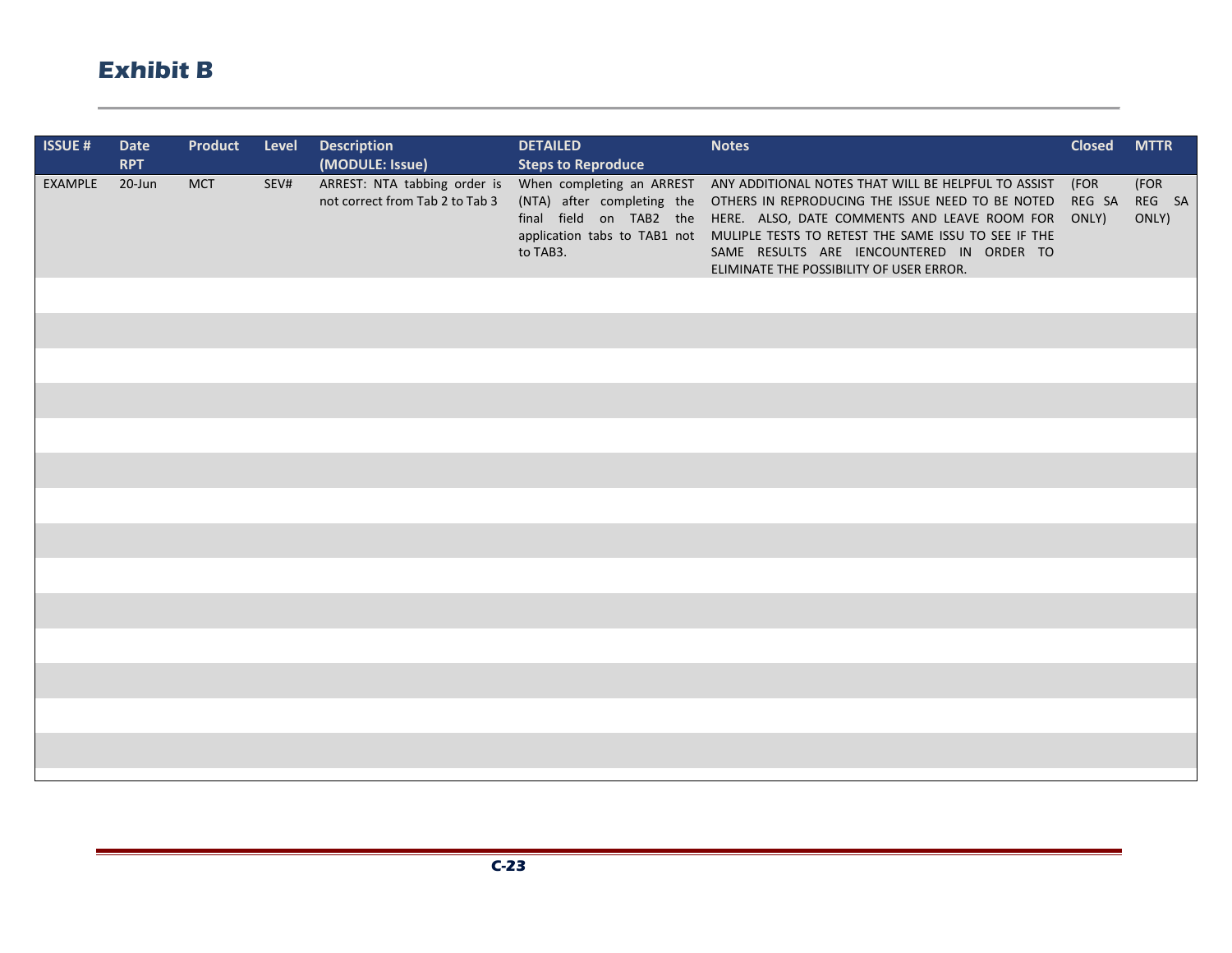## **8.0 Assigning User Rights and Permissions**

## **Introduction**

In order to ensure all agencies operate equally on the Regional Law Enforcement Records Management System, this operating procedure will define the rights associated with both the Regional System Administrator and the Agency Level Administrator. Due to the global aspects of certain rights associated with the Regional System Administrator, a definition of rights is required to set demarcation points for Agencies.

## **Objective**

• Provide a guideline for assigning rights and permissions to user groups.

## **Procedures**

#### **Assigning User Rights & Permissions to User Groups**

All agencies on the Regional LE RMS Program are encouraged to set parameters for users and users groups as they see fit according to their agency operational procedures. Although it is not the intention of the Governance Board to delineate the rights to users and user groups, there are specific rights and permissions that are not allowed to be associated with any users at the agency level, including but not limited to, the Agency Administrator(s).

- No user should be granted the right to add, modify, or delete items in the following user associated rights. These rights are limited to the System Admin only as changes have global impact to all users and all agencies
	- [RMS] P2P Admin
	- **•** [OPC] OpCenter Administrator
	- **EXTE:** [ALL] Default Narrative Maintenance
	- **EXTED 15 In System Notification Admin**
- As a general rule, access to the following rights with DELETE permissions should be limited to the Agency Administrators or Records Personnel. These items have a global impact to all users and all agencies.
	- **E** [ALL] History Information
	- [ALL] Name
	- **E** [ALL] Name Edit
	- **Fig. 4** [ALL] Notes Field Edit Override
	- **E** [ALL] Vehicle Merge
	- **F** [ALL] Wanted Person
	- [MOB] Msg Switch Commands
	- [RMS] Arrest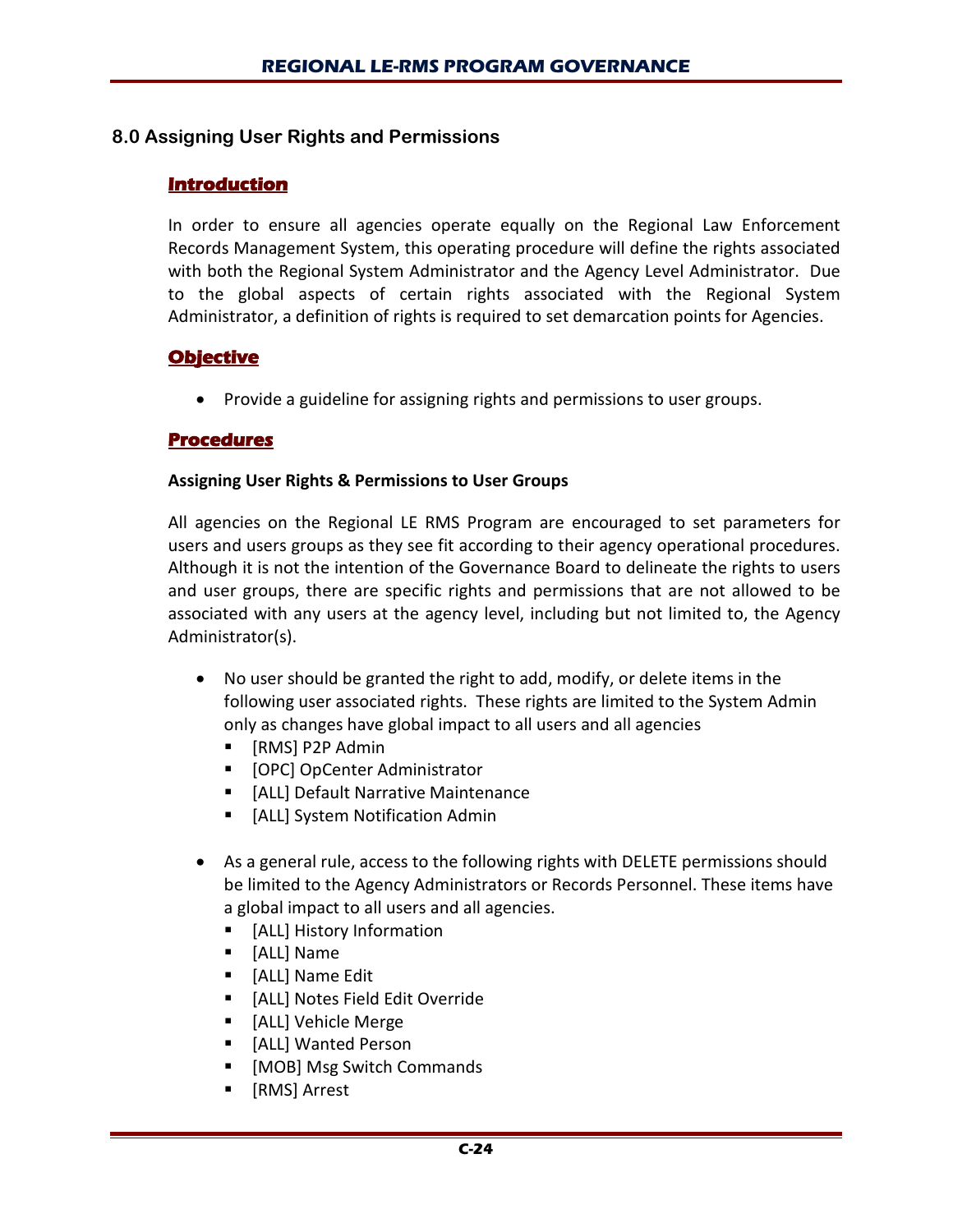- [RMS] Arrest Charges
- [RMS] Auto Number Maintenance
- [RMS] Case Assignment (CM)
- [RMS] Case Management
- [RMS] Case Number Edits
- [RMS] Case Supplements
- **F** [RMS] Daily Activity
- [RMS] Field Contacts
- **Fig. 15 Incident Related Offenses**
- [RMS] Law Incident Investi
- **F** [RMS] Miscellaneous Involv
- **F** [RMS] Name Sealed
- **F** [RMS] Traffic Accident
- [RMS] Traffic Citation
- [RMS] View Sealed Names
- The following rights with MODIFY and DELETE Permissions only pertain to the Regional System Administrator. No Agency Administrator should ever grant these rights with MODIFY or DELETE capabilities to themselves or anyone within their agency. These items have critical operational impacts globally throughout the system for all agencies and users.
	- **F** [ALL] Report Add/Fix Button
	- **E** [ALL] UCR to Statutes Table
	- **F** [RMS] PickList Maintenance
- The following rights are limited to the ALL RIGHTS Group in each agency and should never be assigned other than by the System Administrator for the purposes of temporary use. These rights have critical global implications including the ability to modify system level configurations for Mobiles and RMS.
	- **E** [ALL] System Administrator

# **ALL RIGHTS User Group**

Each agency has a defined System Admin Group. This group is to allow the System Administrator and the Vendor (SunGard) to support the agencies with issues related to functionality or errors that may occur. In addition, this group is defined with the rights and permissions in numbers 3 and 4 above to allow the System Admin perform duties related to these critical globally impacting rights. Under no circumstances should any Agency Administrator assign their user or any user within their agency to this group. Only the Regional System Administrator can assign users to this group with the permission of the Governance Board for temporary use.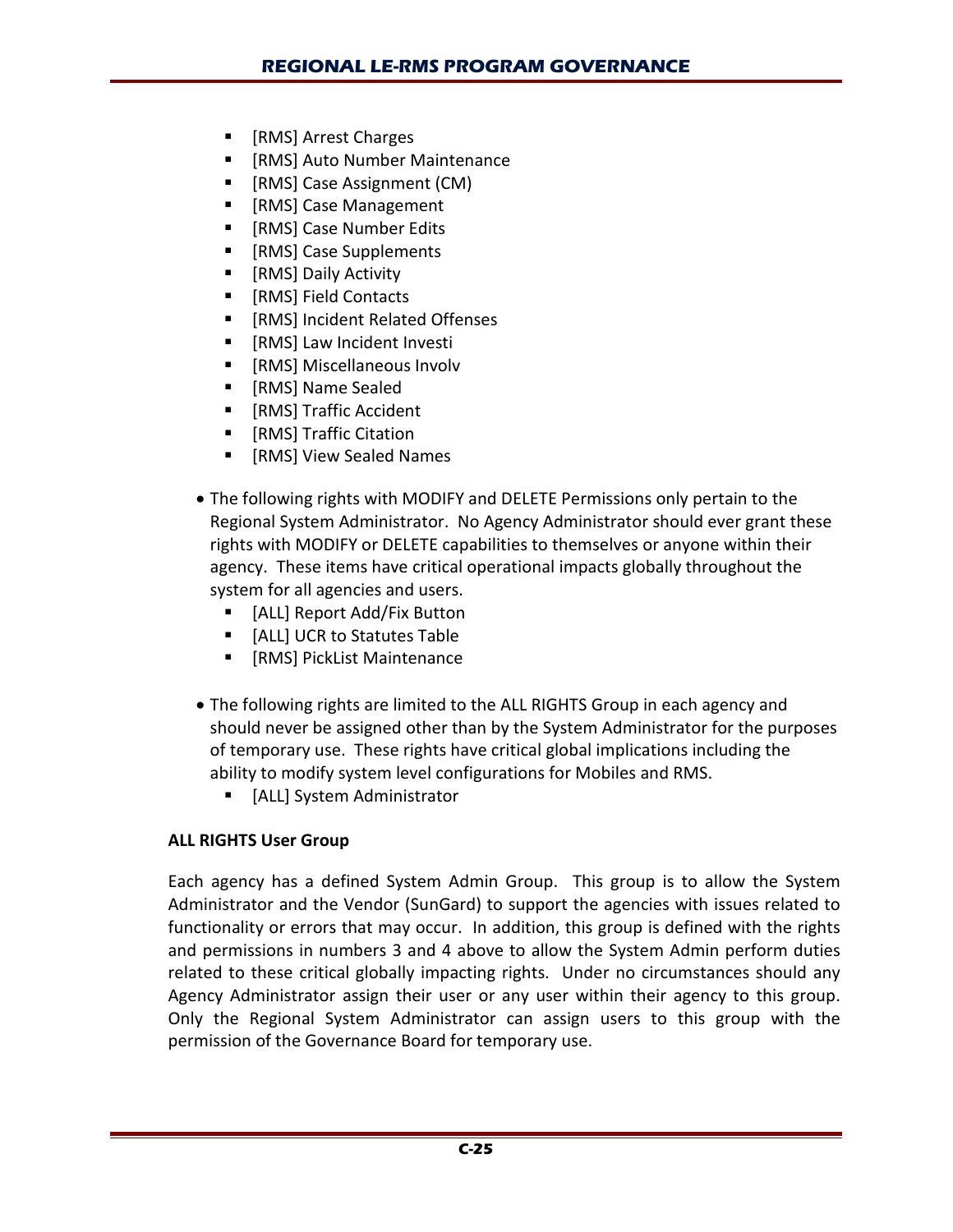## **9.0 Add On Module Configuration**

## **Introduction**

This document provides for the governance review of all global settings related to new modules introduced to the Regional LE RMS System as Globally Shared Modules.

## **Objective**

The objective of this Standard Operation Procedure (SOP) related to Add On Modules is to establish a process to ensure Governance Review of global settings (to include pick lists) when introducing new modules to the Regional LE RMS. The same process applies when modifying existing modules within the Regional LE RMS.

## **Definition**

Regionally Shared Add-On Modules (Hereinafter 'add-on modules'): Additional modules available from the vendor but not yet available in the Regional LE RMS Program. Regionally shared Add-On Modules can be accessed by all participating agencies on the Regional LE RMS Program. In some cases, the Regional LE RMS program allows for agencies to configure modules (custom modules) specific to their needs from the agency configuration tab. Although there is the ability to modify how the agency manages the modules (regionally shared add-on modules) these are not customized agency specific modules.

## **Procedure**

Once any agency, existing or new, on the Regional LE RMS Program has purchased a new module, the following procedure will be followed to ensure all agencies have a voice in setting the global settings (configurations and/or pick lists) as necessary:

- The purchasing agency will coordinate with SunGard and the Regional SA to make the add-on module available in the Training environment for review by all agencies.
- Any mandatory or default pick list items will be provided by the Vendor.
- Core Teams from all agencies will review the module in the training environment and advise on operationally necessary pick list items. A list will be provided to the Regional SA to include in the Change Management Request to the Governance Board.